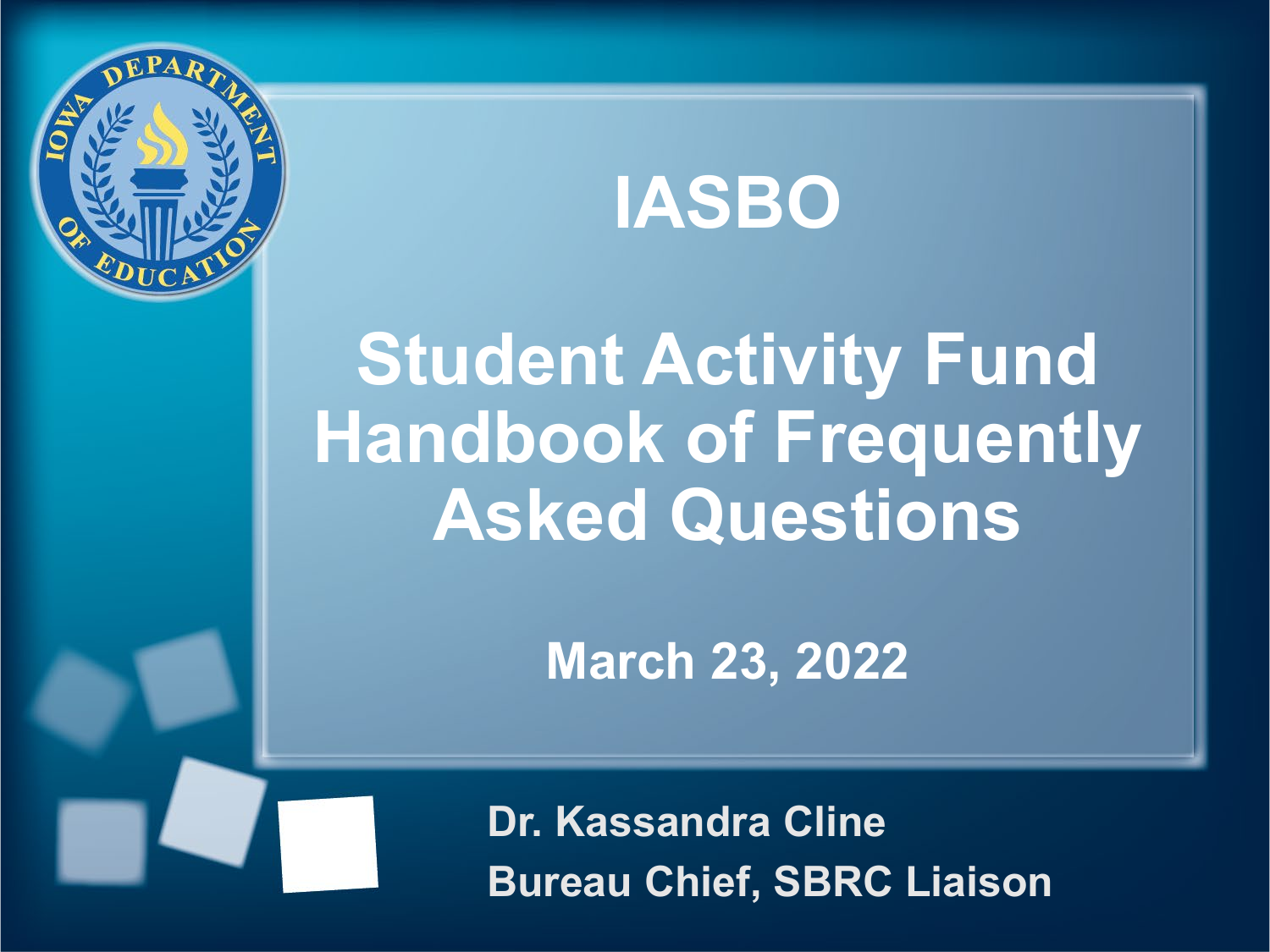### Items of Interest

- Part I: Update Overview
- Part II: Excerpts of Additions and Updates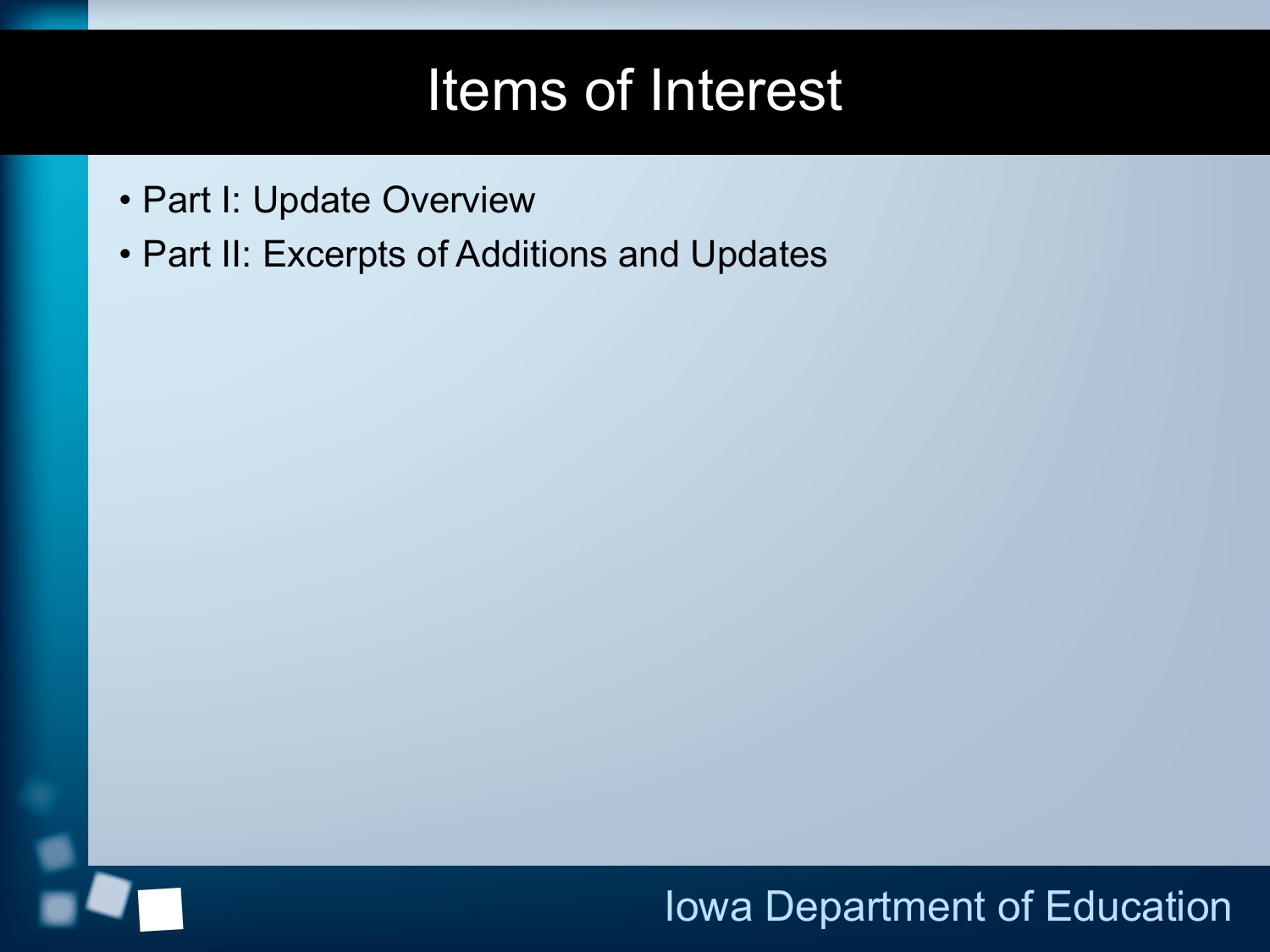# Part I: Update Overview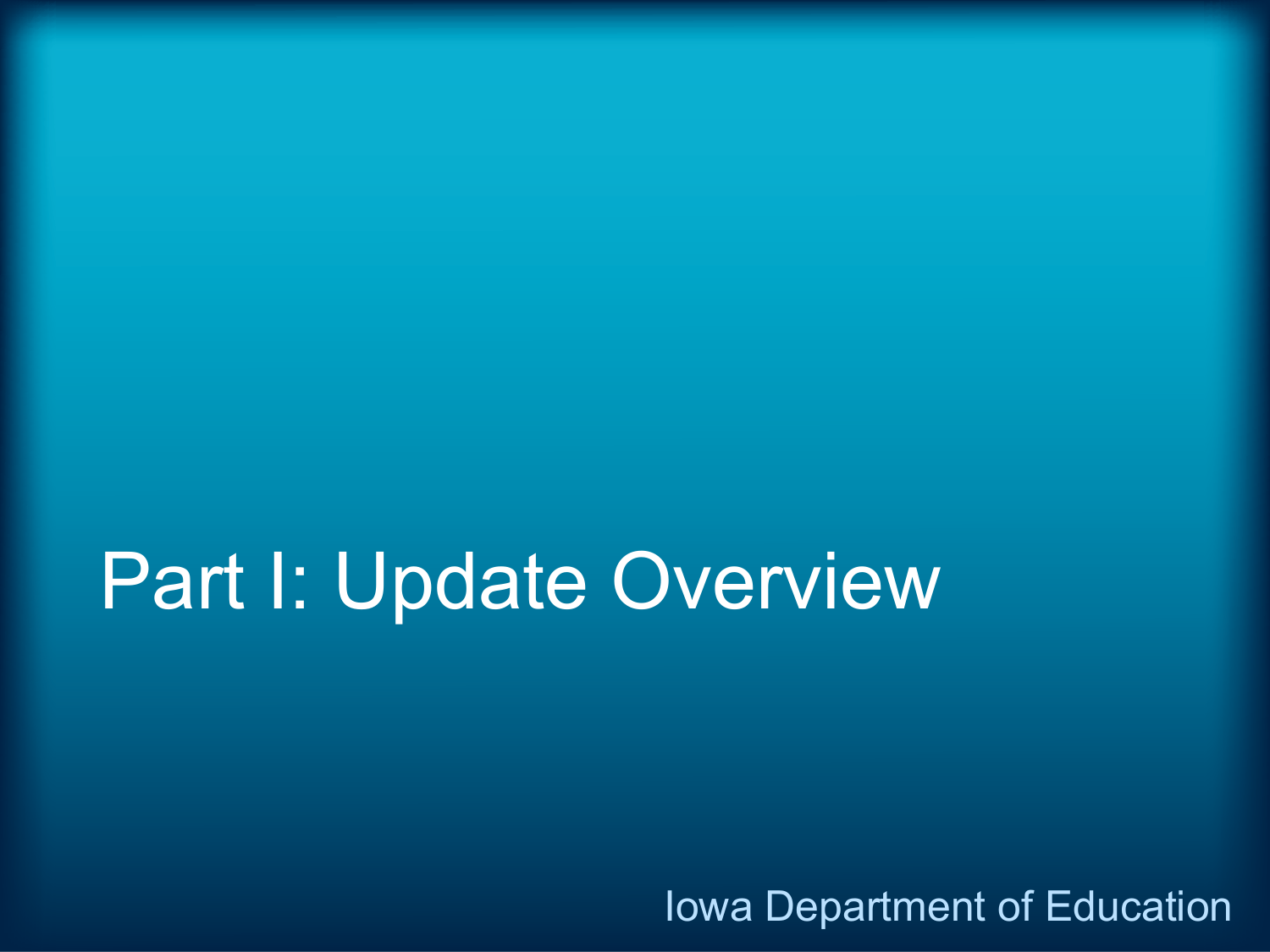# Locating the Document

- [Student Activity Fund](https://educateiowa.gov/pk-12/school-business-finance/levies-funds/student-activity-fund) page on Department website
- [Department website](https://educateiowa.gov/)
- Search Term: Student Activity Fund
- A-Z Index: Student Activity Fund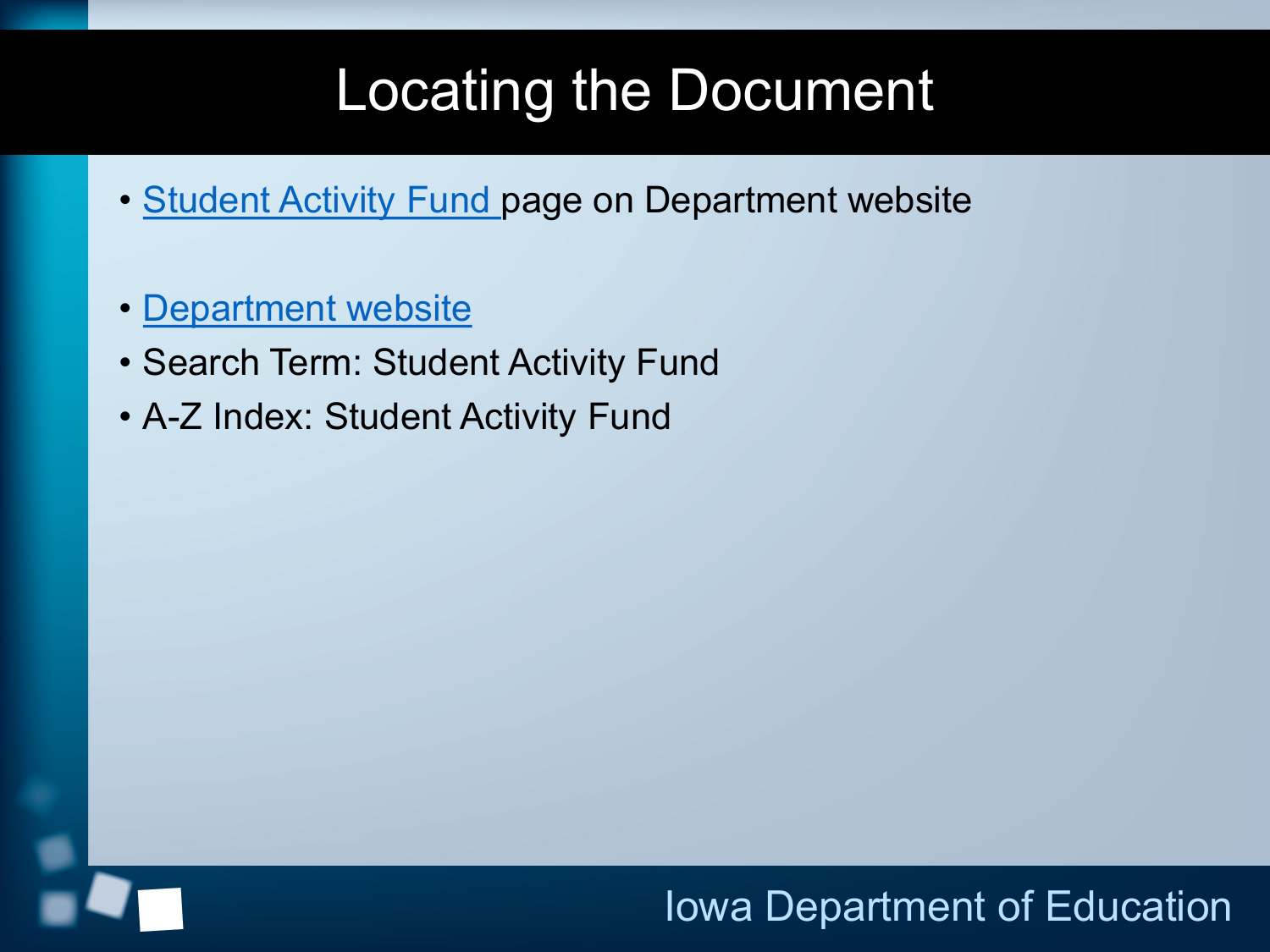### Focus of the Update

- 1. Added statutory reference to each response.
- 2. Reviewed each Q & A for relevance to current environment. Focused on differentiating between:
	- Statutory requirements
	- Board flexibility
	- Best practices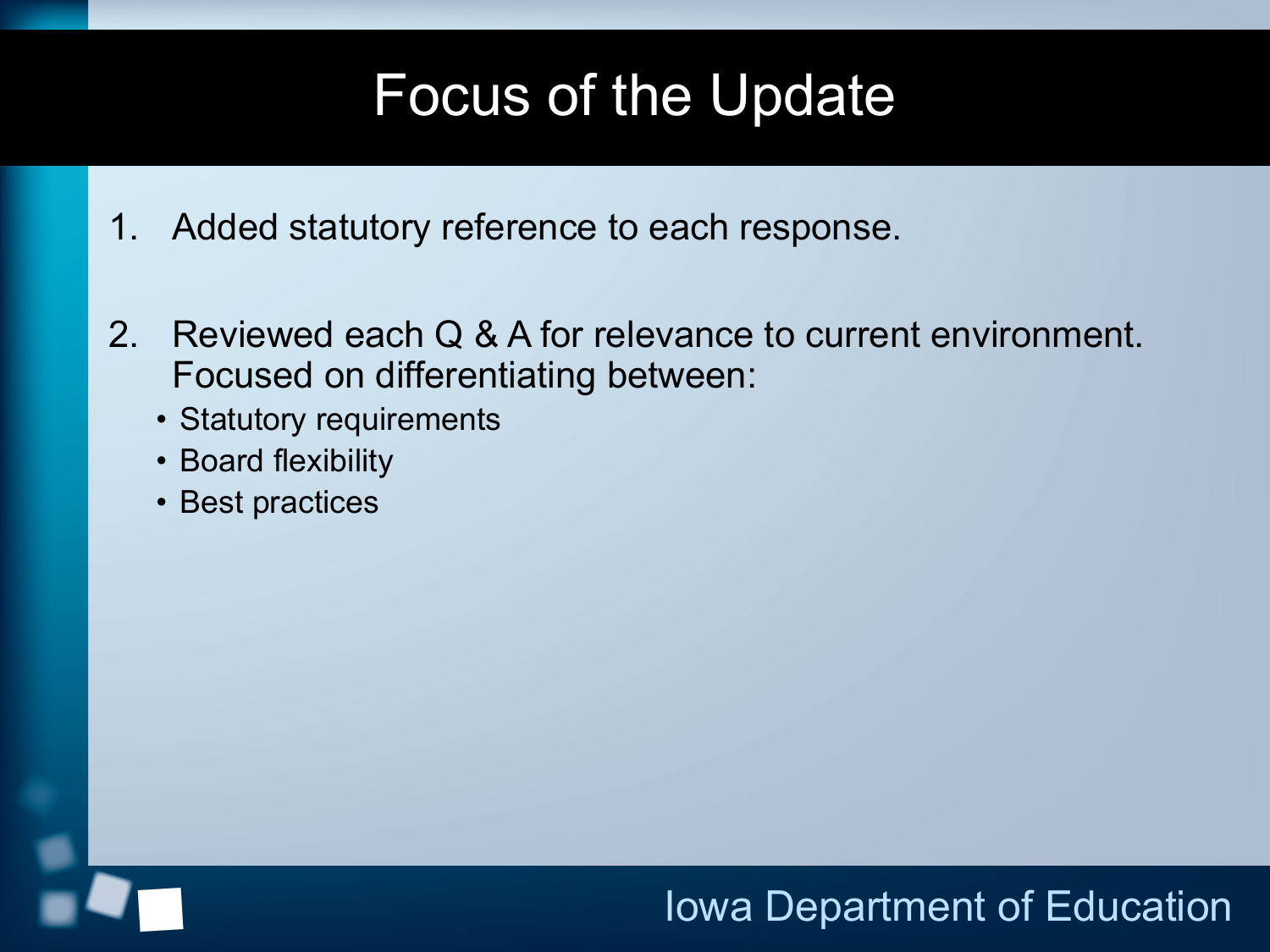### Focus of the Update (cont.)

3. Ensured the interpretation of related statute was as liberally construed as possible pursuant to Iowa Code § 274.3(3) (commonly referenced as home rule light).

- This statute authorizes districts to exercise any broad and implied power, not inconsistent with the laws of the general assembly, and related administrative rules adopted by state agencies related to the operation, control, and supervision of those public schools.
- For example, Iowa Code section 282.6(2) requires every school be free from tuition, which includes student activities. Iowa Code section 274.3(2)"b" prohibits a district from charging a fee other than those expressly stated in code. Therefore, districts are unable to charge a required fee unless authority for it already exists in statute.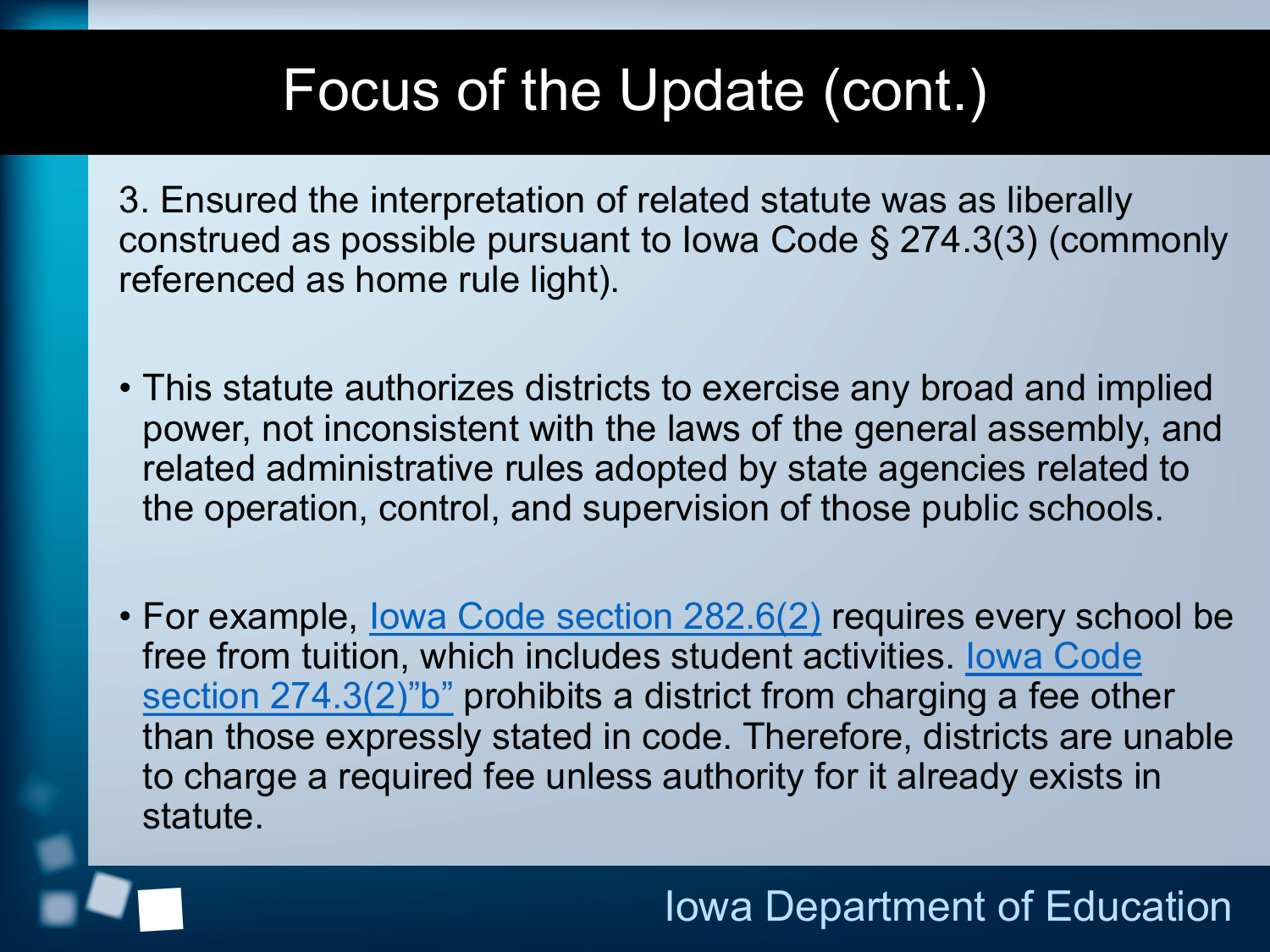### Review Process

- Internal Review
- Iowa High School Athletic Association
- Iowa Girl's High School Athletic Union
- Auditor of State
- SBO Task Force (Thank you Paul, Shonna, Kevin, Tim, & Patricia!)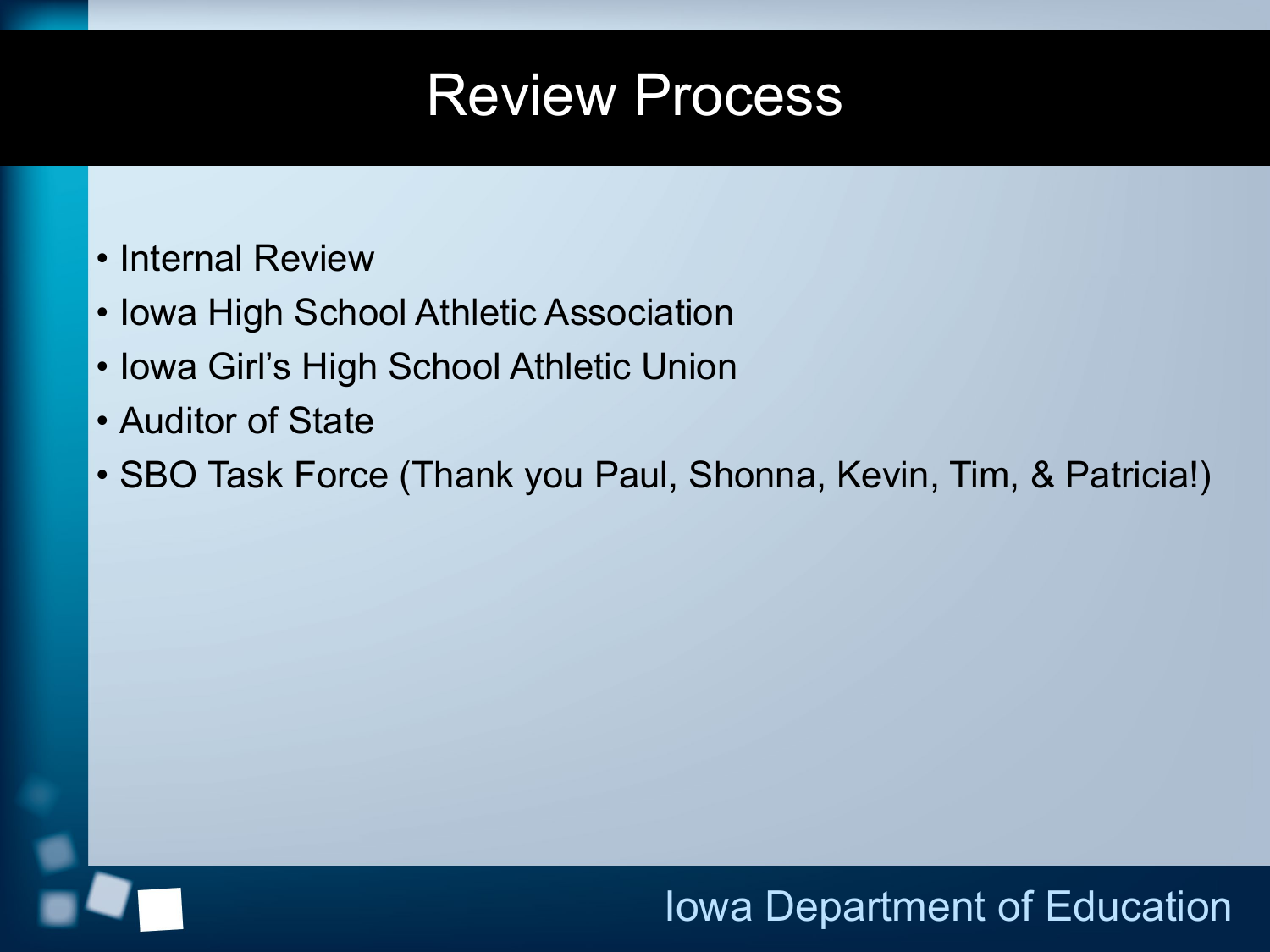### Frequently Used References

- Constitution of the State of Iowa
- Code of Iowa, Chapters 12B, 20, 24, 28E, 68B, 99B, 257, 274, 278, 279, 280, 282, 283, 283A, 284, 285, 291, 297, and 298A, 301, 483A, 565, 721, 724, and 903.
- Iowa Administrative Code (IAC), chapters 281 and 282
- Iowa Attorney General (OAG) opinions
- Iowa Auditor of State (AOS)
- Iowa Board of Educational Examiners (BOEE)
- Industry Resources
- Other Department, State, or Federal Resources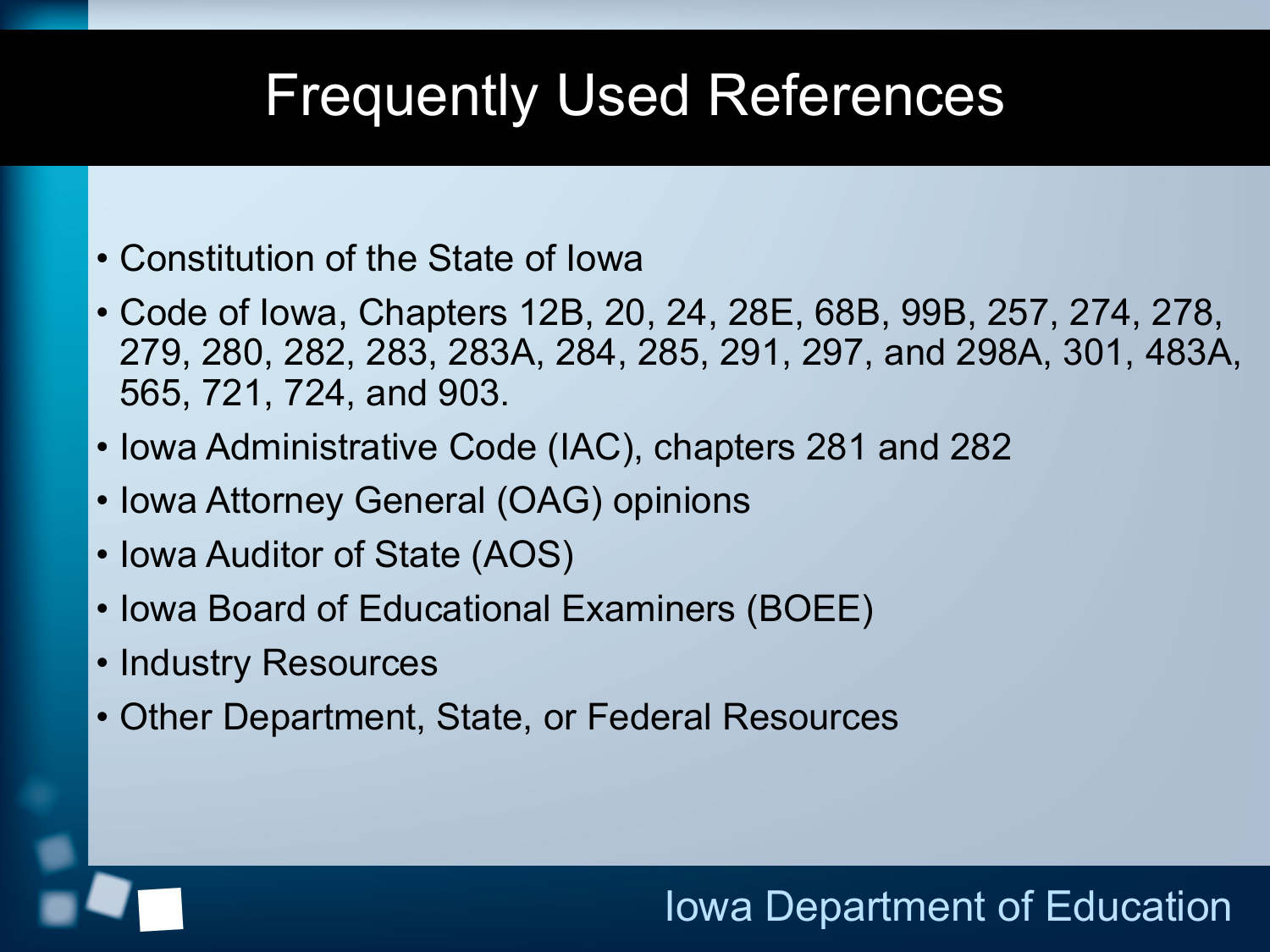#### • Constitution of the State of Iowa

- Article III, Section 31 Public funds may only be spent for public purpose
- Article VII, Section 1 Credit may not be loaned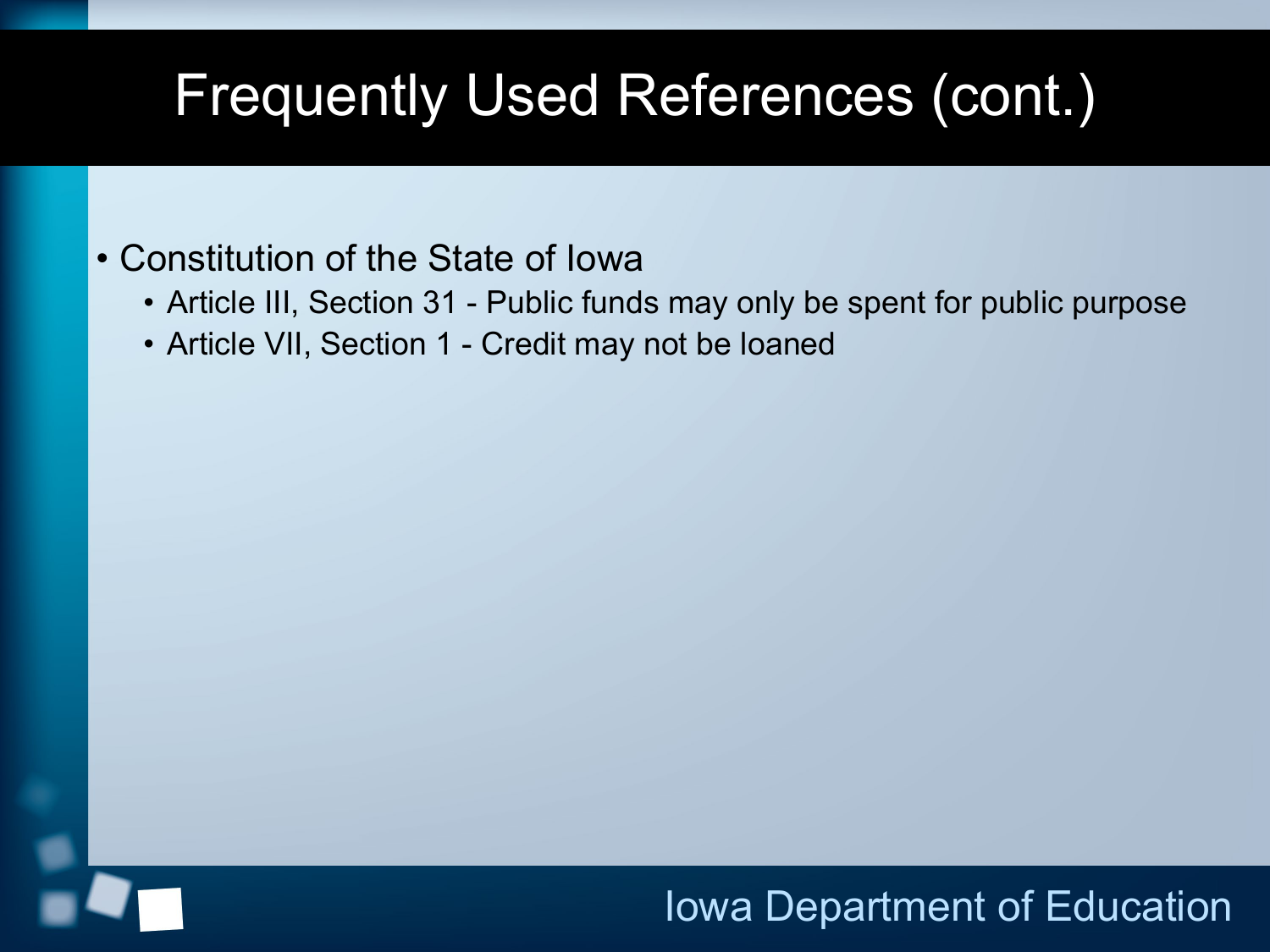- 274.3 Exercise of powers (including Home Rule Light)
- 279.29 Board, Audit & allow
- 279.30 Board, Payments
- 279.8 Board shall make rules for employees, pupils, property, etc.
- 280.13 Interscholastic Contests and Competition
- 280.14 Board shall establish & maintain adequate staffing, facilities, etc.
- 282.6 Tuition
- 282.20 Tuition Fees
- 291.6 Duties of the secretary
- 297.9 Use for other than school purposes
- 298A.2 General Fund, flexibility account
- 298A.8 Establish Student Activity Fund
- 565.6 Gifts to Board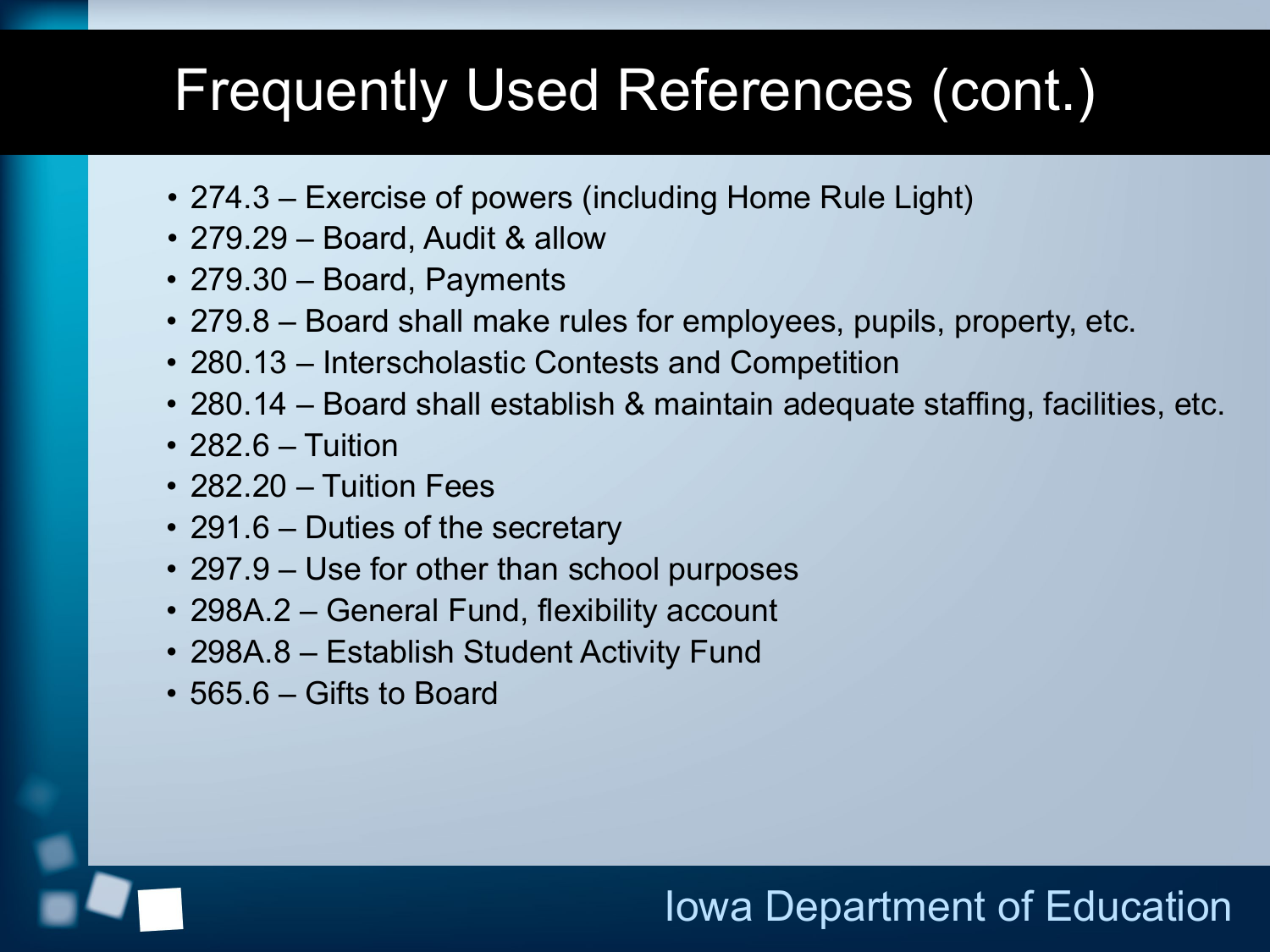- Iowa Administrative Code r. Chapter 281
	- 12.6 Requirement to offer student activity program
	- 18.1 Prohibition to deny participation for inability to pay
	- 18.3 Fee waivers
	- 36.15 Coaching out of season
	- 98.60 Levies and funds
	- 98.61 General Fund
	- 98.64 PPEL Fund
	- 98.70 Student Activity Fund
	- 98.101 Agency Funds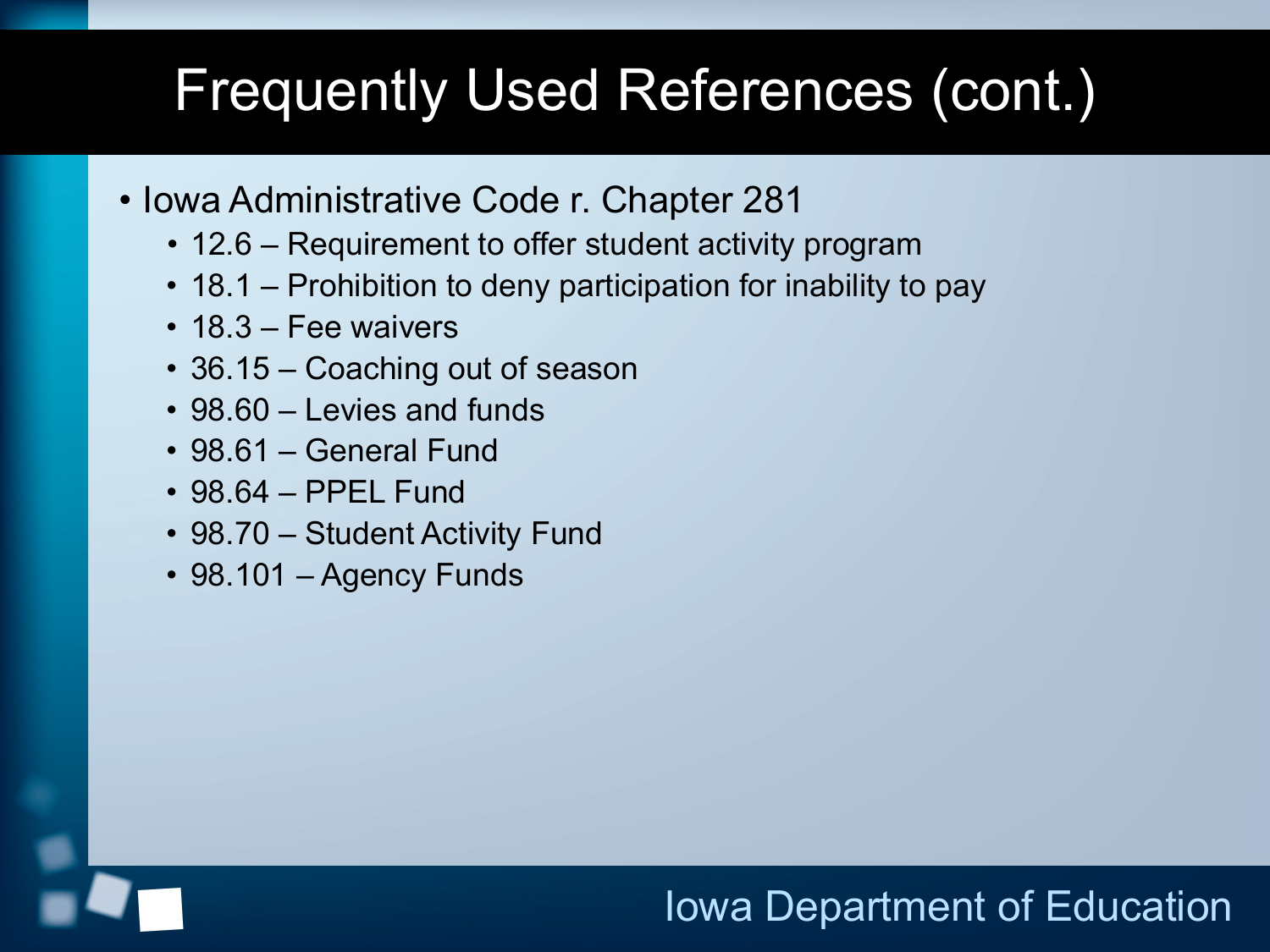- [The Iowa Legislature](https://www.legis.iowa.gov/docs/code/298A.2.pdf)
- [Department](https://educateiowa.gov/pk-12/school-business-and-finance/accounting-and-reporting/uniform-financial-accounting) References
	- Uniform Financial Accounting ([UFA\)](https://educateiowa.gov/pk-12/school-business-and-finance/accounting-and-reporting/uniform-financial-accounting)
	- Uniform Administrative Procedures Manual ([UAP\)](https://educateiowa.gov/pk-12/school-business-and-finance/financial-management/uniform-administrative-procedures-school)
	- [Title IX](https://educateiowa.gov/pk-12/accreditation-and-program-approval/equity-education/title-ix-education-equity)
- Auditor of State: Internal Control [Questionnaire](https://www.auditor.iowa.gov/other-resources/audit-practice-aids)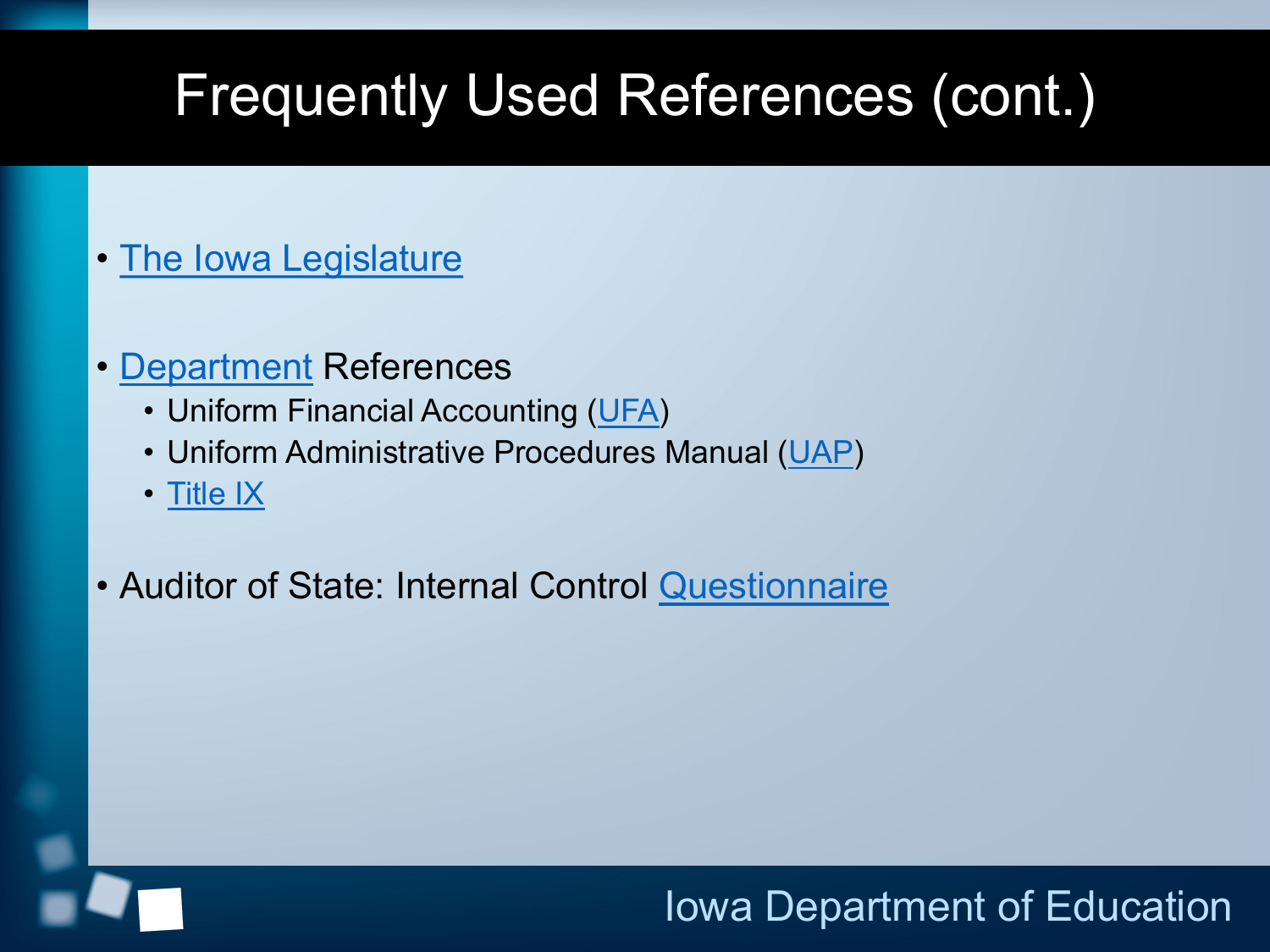# Part II: Excerpts of Additions and Updates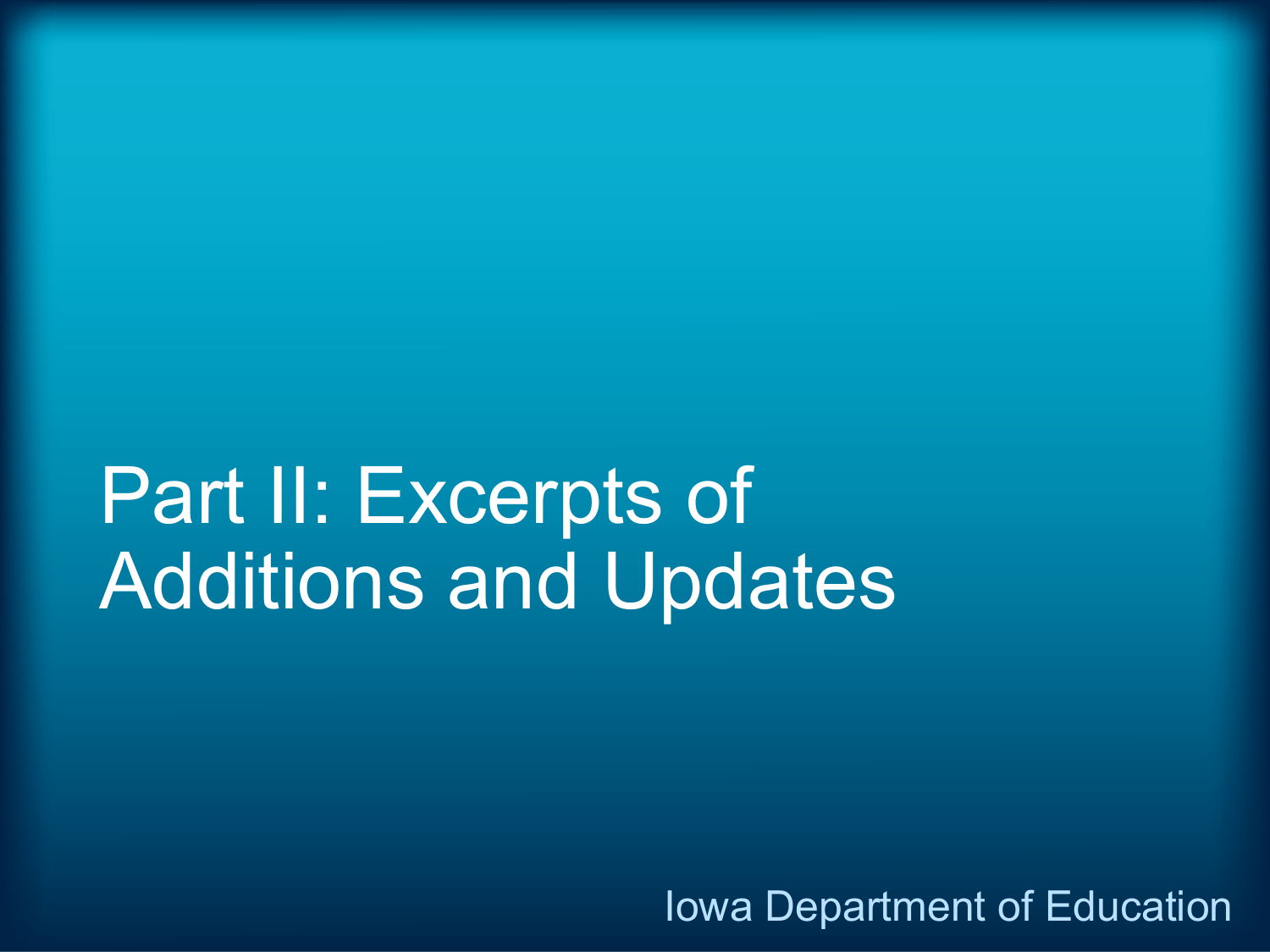## Board Policy: Authority and Responsibility

• "The board should exercise its authority under Iowa Code section 279.8 and responsibility under Iowa Code section 280.14 to establish policies for its…"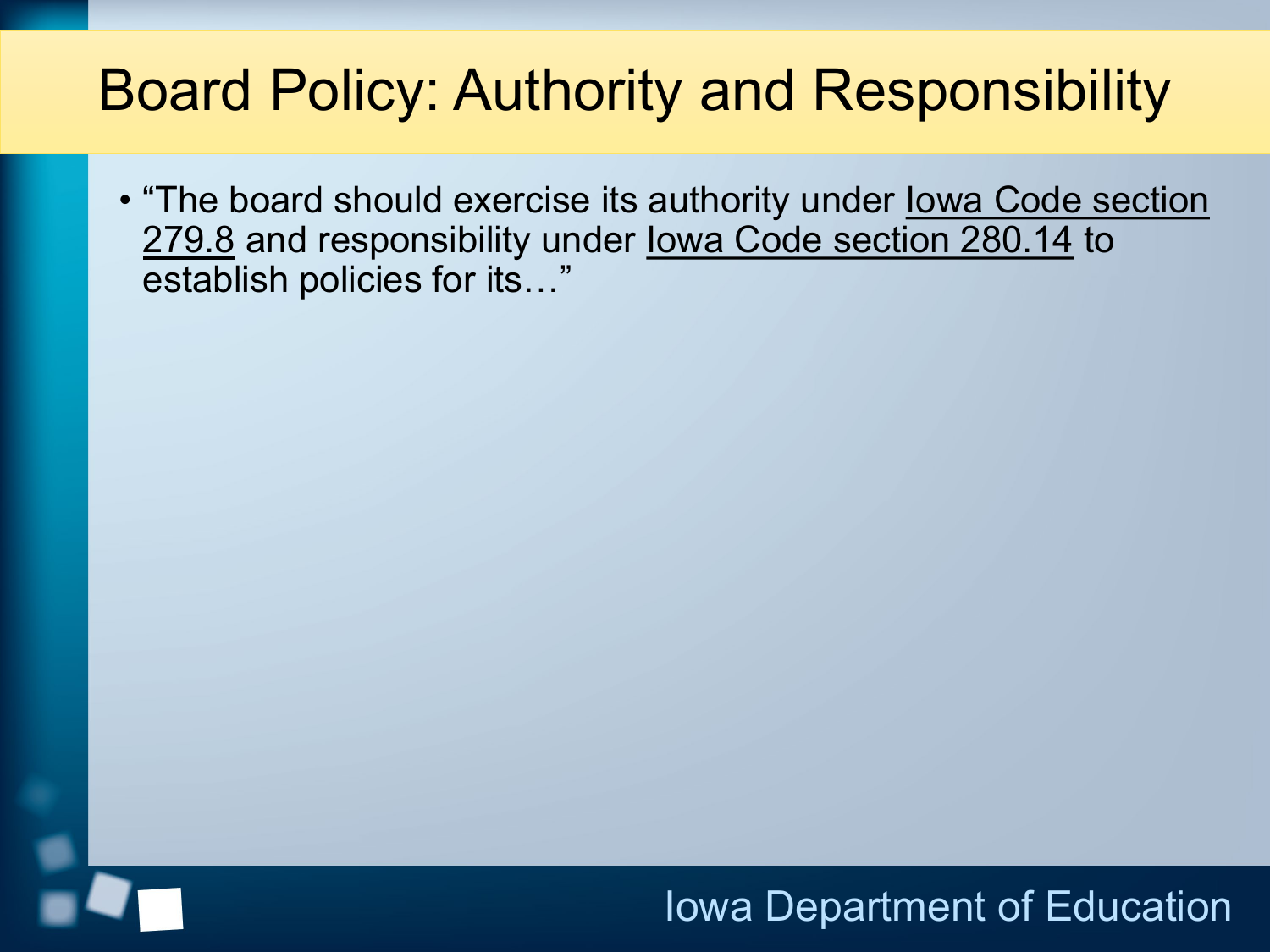### Board Policy: Public Purpose

- How many districts have a public purpose policy?
- or
- Are currently work on drafting one?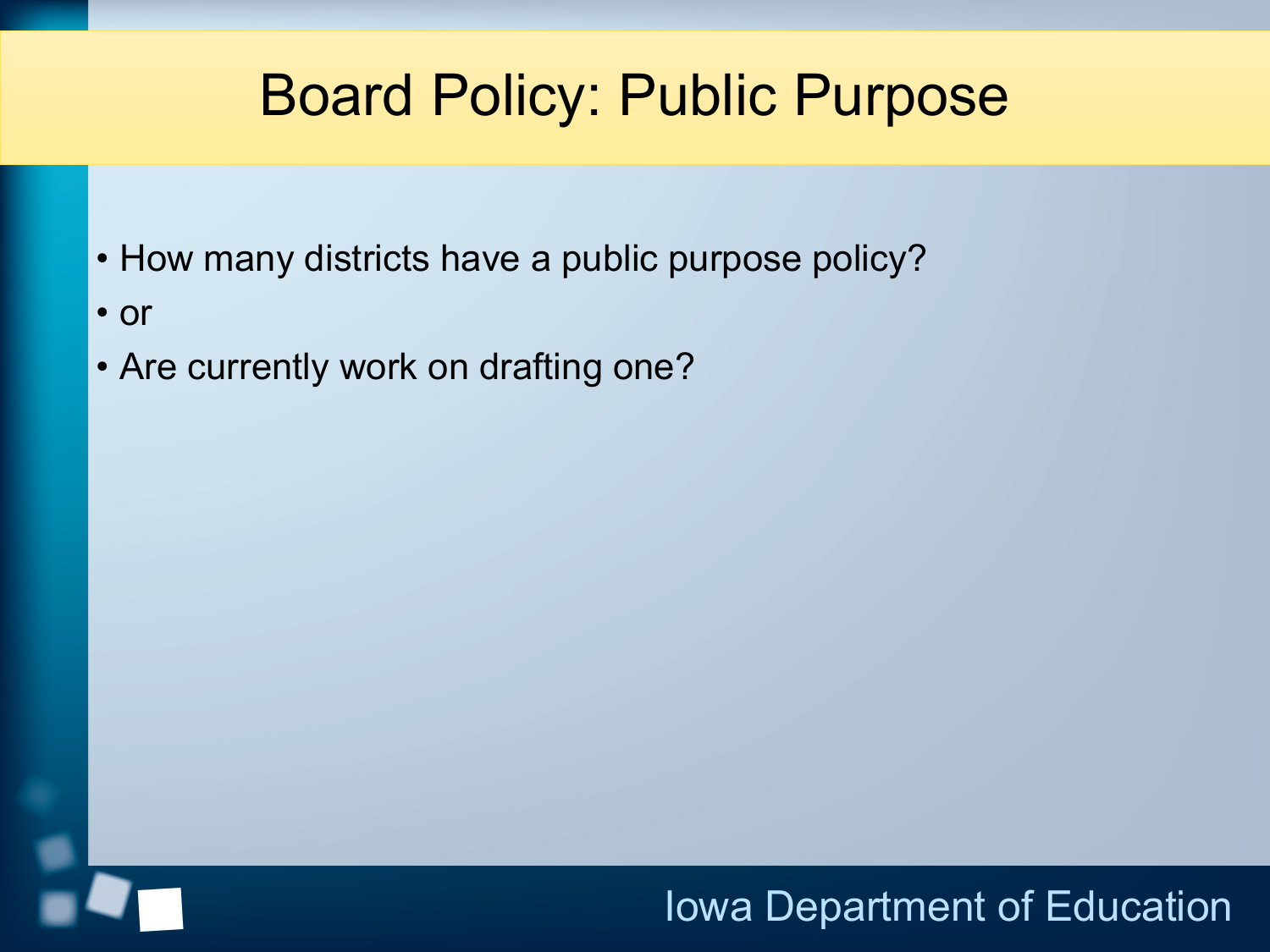## Public Purpose: OAG

- It is impossible to conceive of a public improvement which will not incidentally benefit some private individual engaged in private enterprise for gain. The proper inquiry for the public purpose requirement is to determine if a public interest is served, regardless of whether incidental private purposes exist. In other words, a violation occurs in the absence of *any* public purpose (OAG #01-4-2(L)).
- Defining public purpose is not exclusively a legal determination. It is more policy and wisdom, properly determinable in light of public welfare, present and future, in a broad sense (OAG #79-4-26).
- The phrase "public purpose" has a flexible and expansive scope (OAG #90-7-3(L)).
- It should not be construed narrowly. It must have sufficient flexibility to meet the challenges of increasingly complex social, economic, and technological conditions, and the absence of any public purpose must be so clear as to be perceptible by every mind at first blush (OAG #95-5-1).
- If the primary objective is to promote some private end, the expenditure is illegal, although it may incidentally serve some public purpose also (OAG #76-6-15).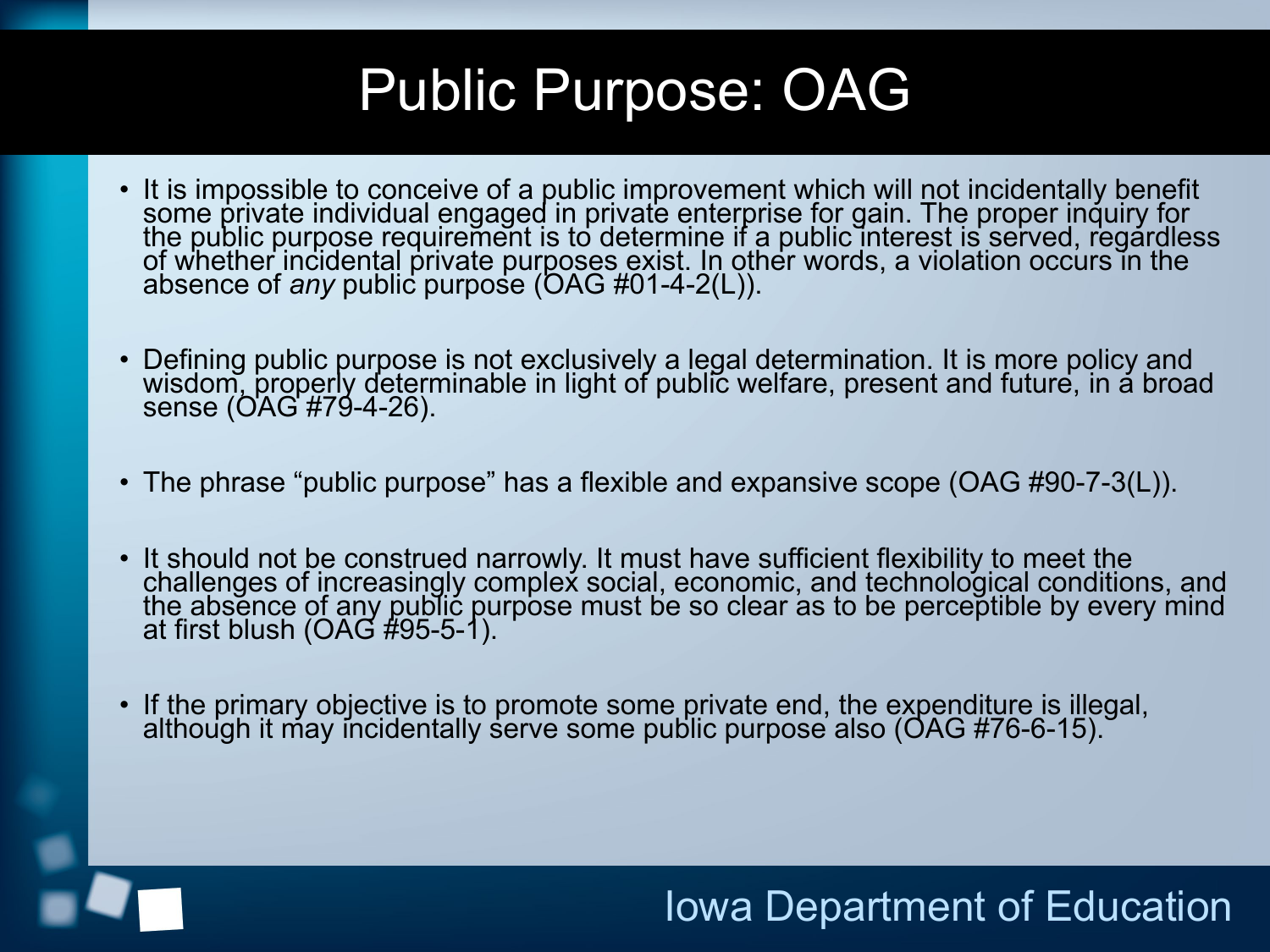# Source of Funds for Activity Student Program

• **Question**: Is the Student Activity Fund the *only source* of funds to pay for expenditures related to the board-approved student activity program?

#### • **Answer**: No.

- Statute does not limit the district to funding expenditures related to fulfilling its statutory obligation to offer a broad and balanced student activity program only with funds appropriately receipted to the Student Activity Fund.
- Regulatory references directly exist to control student activity revenue by restricting to which fund revenue derived from student activities will be receipted (Iowa Code § 298A.8) and how those funds may be expended (281 IAC 98.70).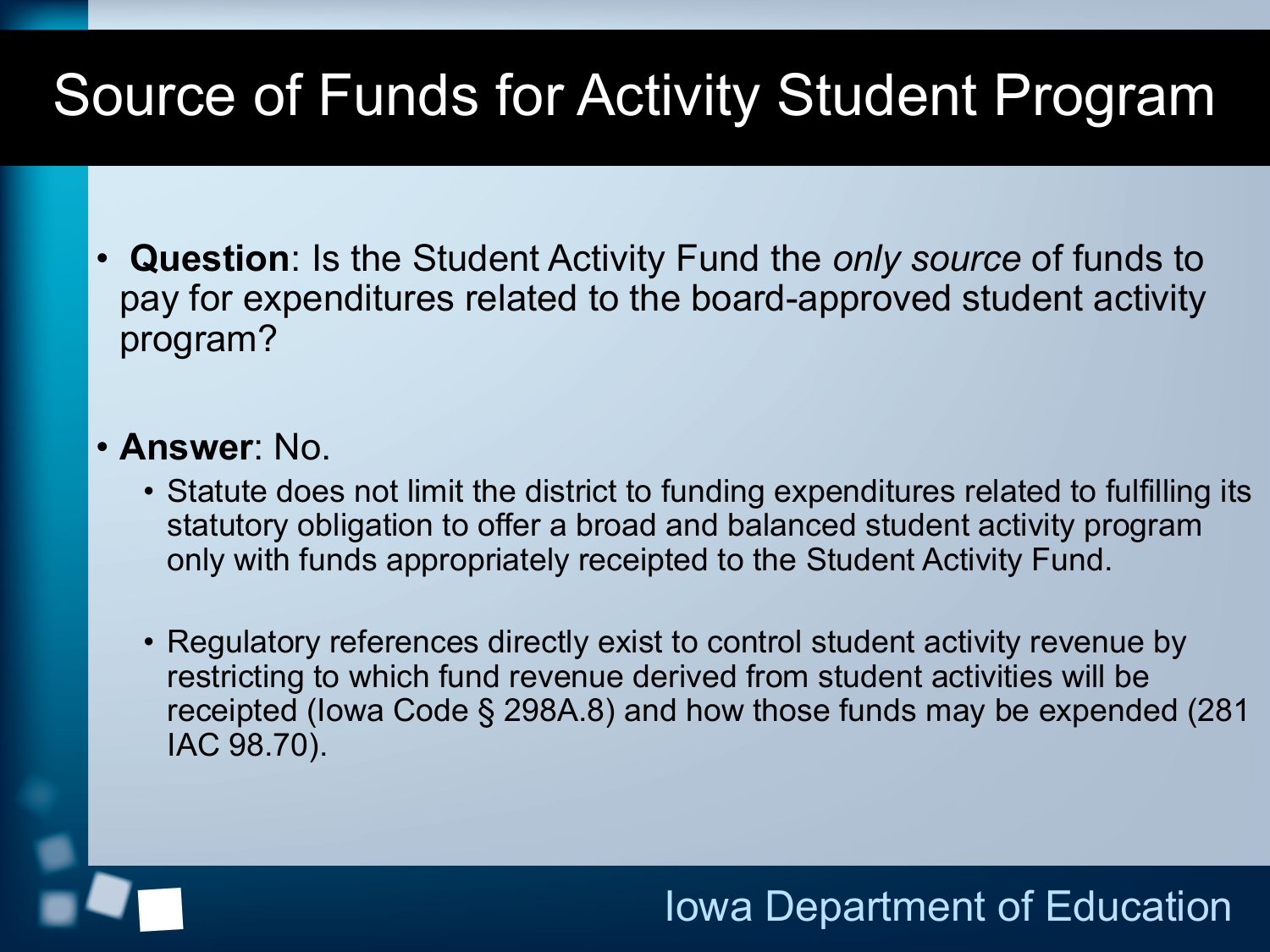# Appropriate Fund Use

- **Question**: From which funds is it appropriate to pay for costs related to the district's student activity program?
- **Answer**: Multiple funds are appropriate.
- Student Activity Fund ordinary and necessary costs related to the program (e.g., supplies, uniforms)
- General Fund (e.g., staff salary, benefits, transportation)
- PPEL Fund for related capital costs (e.g., eligible equipment, greenhouse construction)
- Enterprise Fund for costs related to enterprise activities (e.g., student farm).
- There are a number of costs that could be equally appropriate to multiple funds.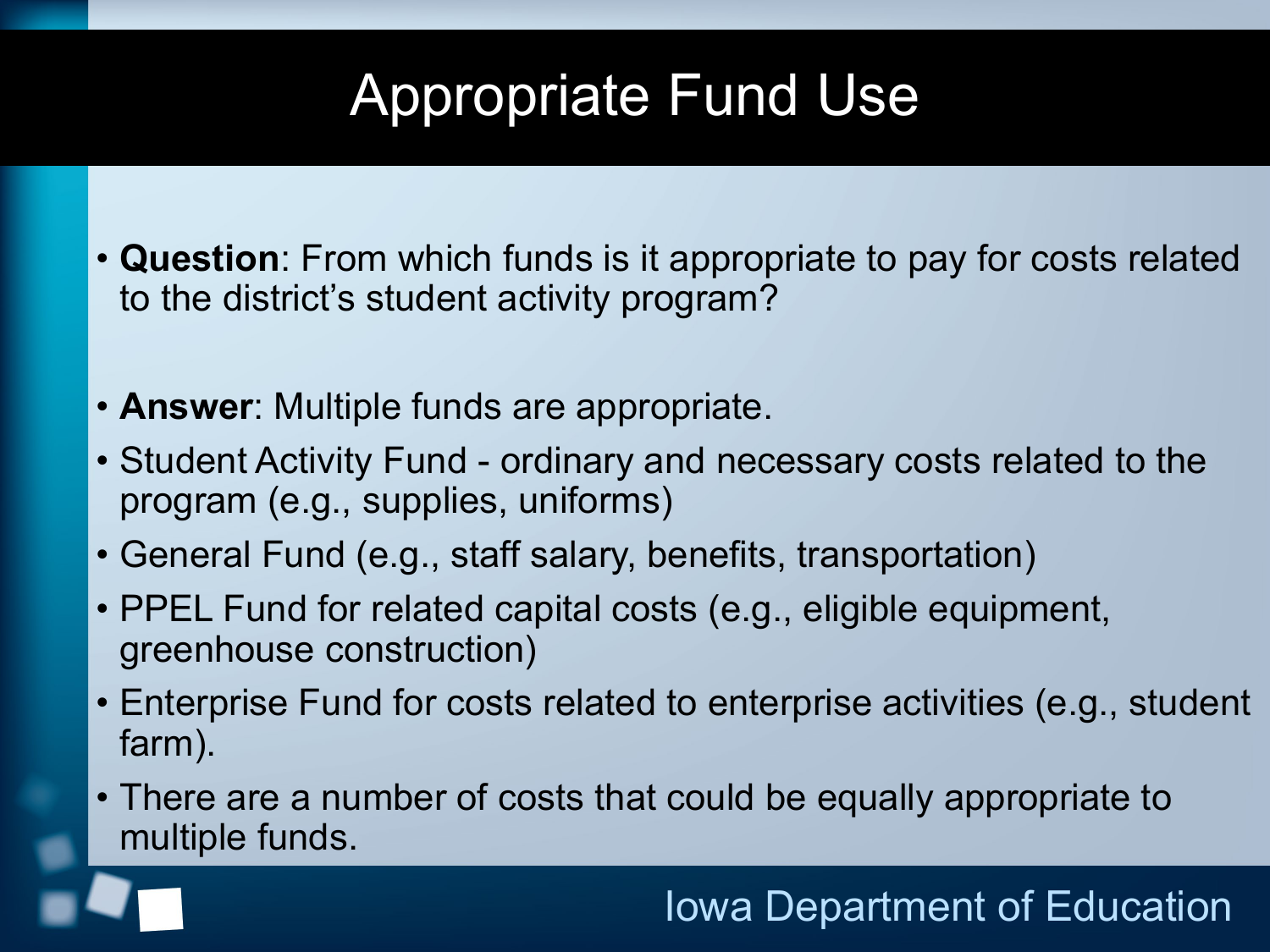### Board Policy: Ordinary and Necessary

• How many districts have a policy that defines "ordinary and necessary" costs with regard to the Student Activity Fund?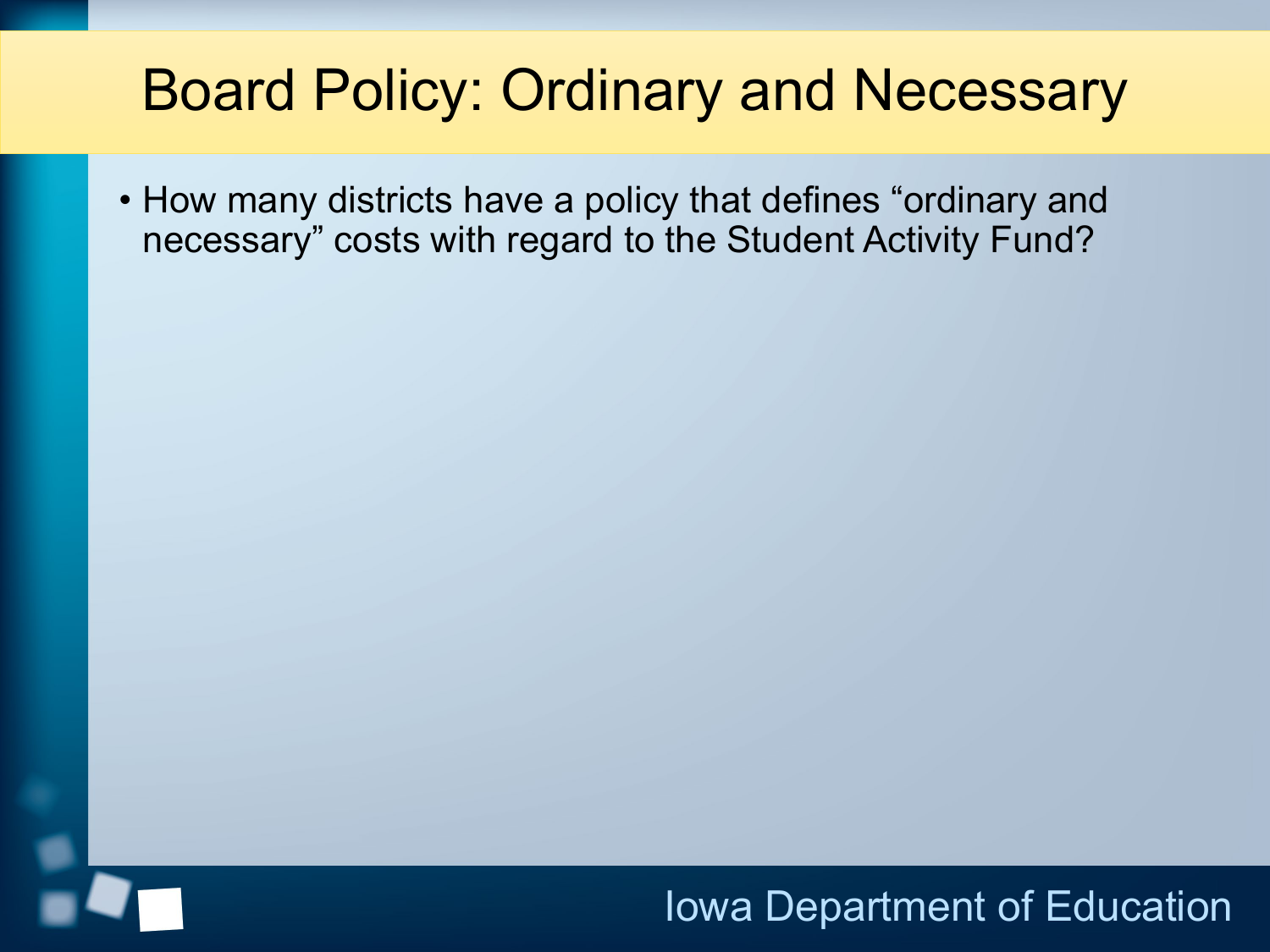### Player Meals

- **Question:** Can school district accounts pay for team/player meals?
- **Answer:** Yes, if a public purpose has been established by the board through board policy (Iowa Code § 279.8) or board action (IA Const. art. III, § 31); 281 IAC 98.70(3)"c"). Defining public purpose is not exclusively a legal determination. It is more policy and wisdom, properly determinable in light of public welfare, present and future, in a broad sense [\(OAG #79-4-26](https://govt.westlaw.com/iaag/Document/Ie69d0201088a11db91d9f7db97e2132f?viewType=FullText&listSource=Search&originationContext=Search+Result&transitionType=SearchItem&contextData=(sc.Search)&navigationPath=Search%2fv1%2fresults%2fnavigation%2fi0ad62d340000016f7ba944c1e6705612%3fNav%3dADMINDECISION_PUBLICVIEW%26fragmentIdentifier%3dIe69d0201088a11db91d9f7db97e2132f%26startIndex%3d1%26transitionType%3dSearchItem%26contextData%3d%2528sc.Default%2529%26originationContext%3dSearch%2520Result&list=ADMINDECISION_PUBLICVIEW&rank=1&t_querytext=79-4-26&t_Method=TNC)).
- The district should exercise its authority under lowa Code section 279.8 and responsibility under Iowa Code section 280.14 to establish a policy regarding extracurricular activities. As part of this policy, or through other board action, the board may establish public purpose for providing pre-game meals.
- Review the information in the introduction related to establishing public purpose.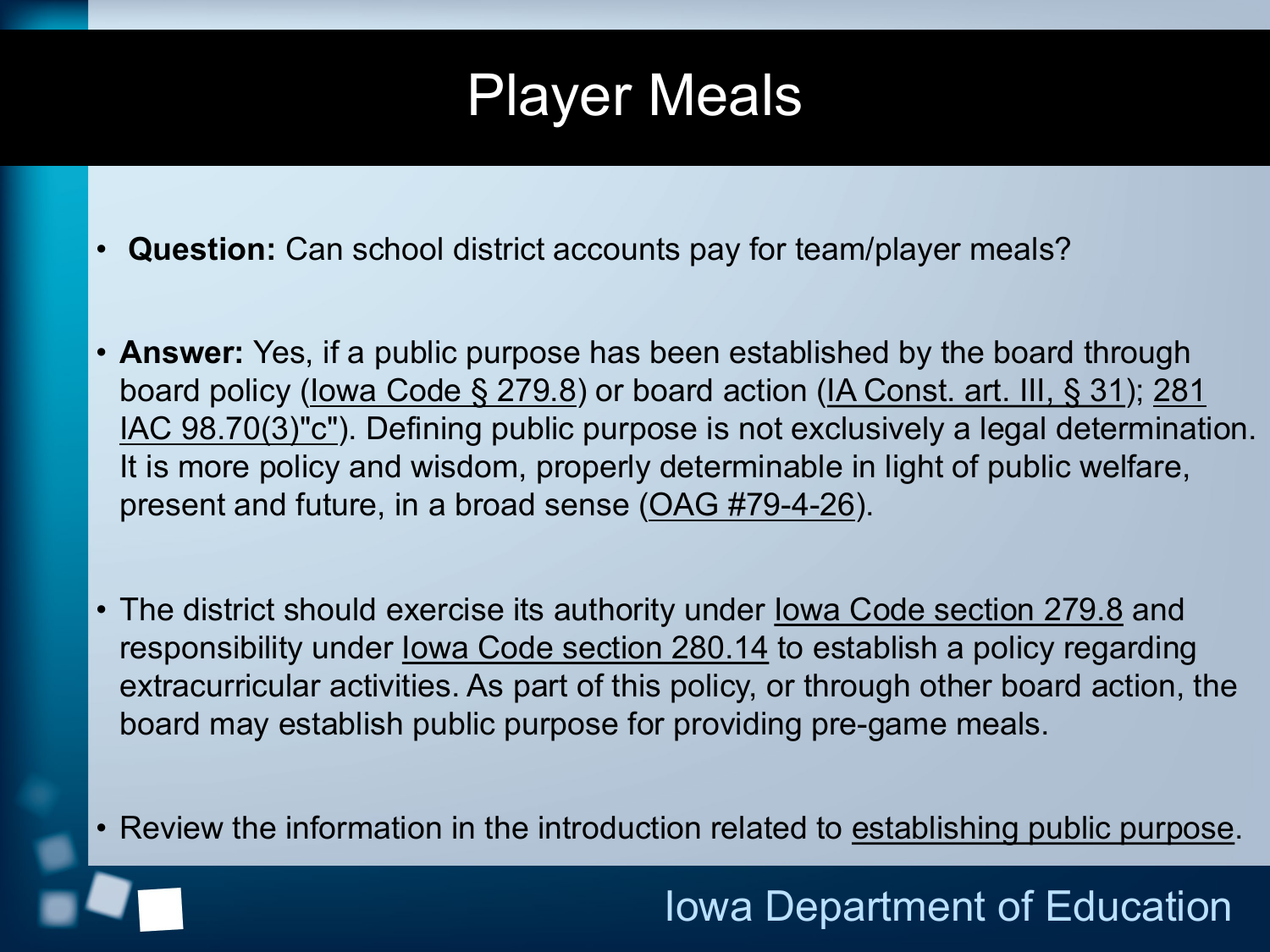# Student Farm

• **Question**: The district received a donation to support a student farm with the understanding the proceeds from the farm would be used to support the FFA student activity program. How do we account for the donation and the proceeds?

#### **Answer**:

- Board must choose to accept the donation; board is obligated to terms if accepted (Iowa Code § 565.6).
- The Farm, as an ongoing, substantial effort, is an enterprise effort.
- Enterprise efforts are meant to be self-sustaining.
- Account for related revenue and expenditures in the Enterprise Fund.
- Enterprise efforts are meant to be self-sustaining.
	- Determine amount of proceeds to retain for future costs, vs those to transfer.
	- Transfer via board resolution identified proceeds to Student Activity Fund.
- Co-curricular costs related to the farm as part of the FFA activity program may be accounted for in the Enterprise Fund, General Fund, or Student Activity Fund, as otherwise appropriate.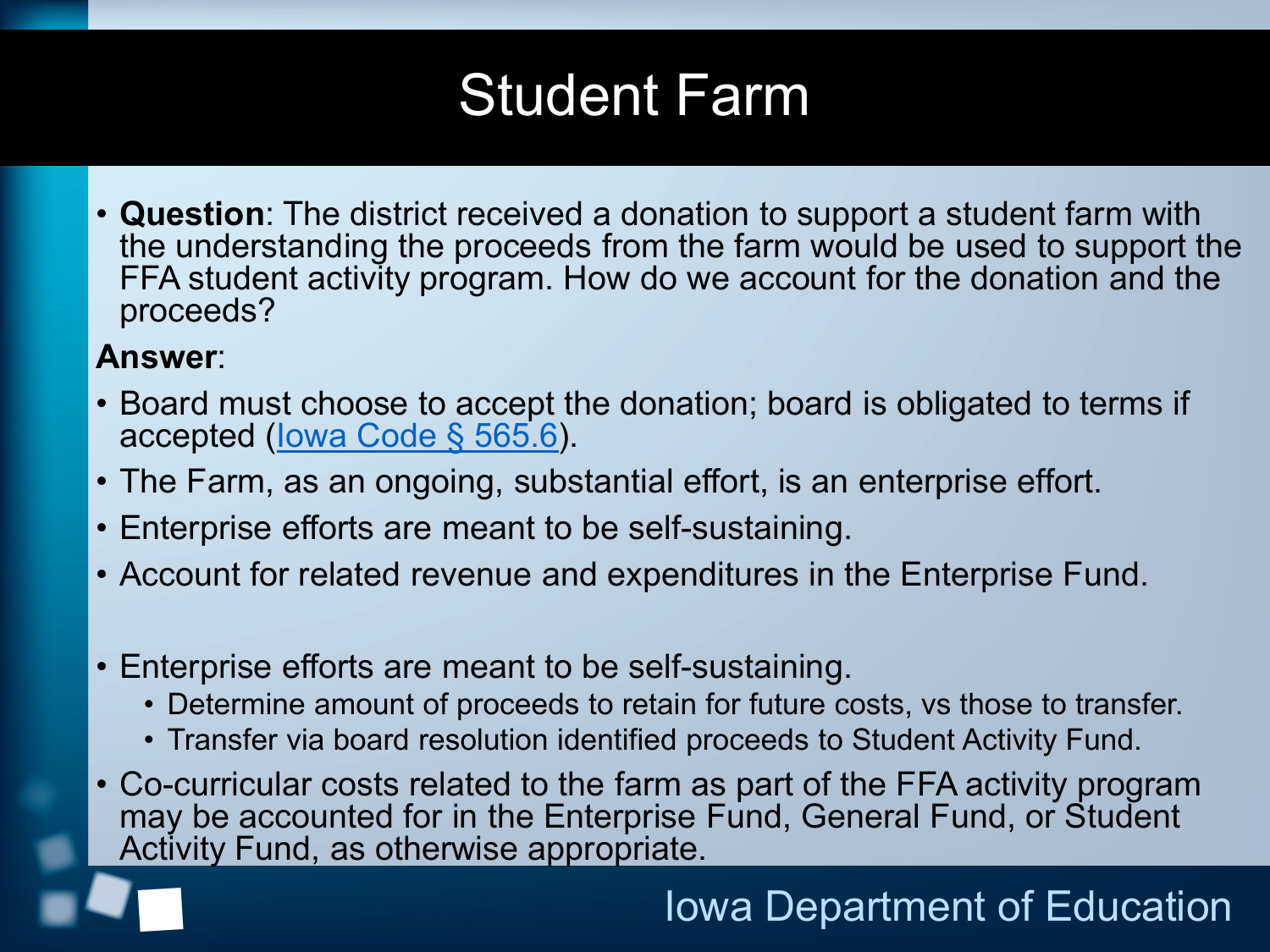### Transfer to Student Activity Fund

- **Question:** If the Student Activity Fund has a negative balance, can a permanent transfer from the General Fund be used to cover the deficit?
- **Answer:** No; one fund may not retire the debt of another fund unless it is specifically authorized in statute (281 IAC 98.60). The district may consider allowable expenditures to both the General Fund (281 IAC 98.61(2)) and Student Activity Fund (281 IAC 98.70(2)) when budgeting and coding expenditures to help prevent the Student Activity Fund from going negative.
- It is possible the district may also have expenditure reclassifications for costs appropriate to other funds.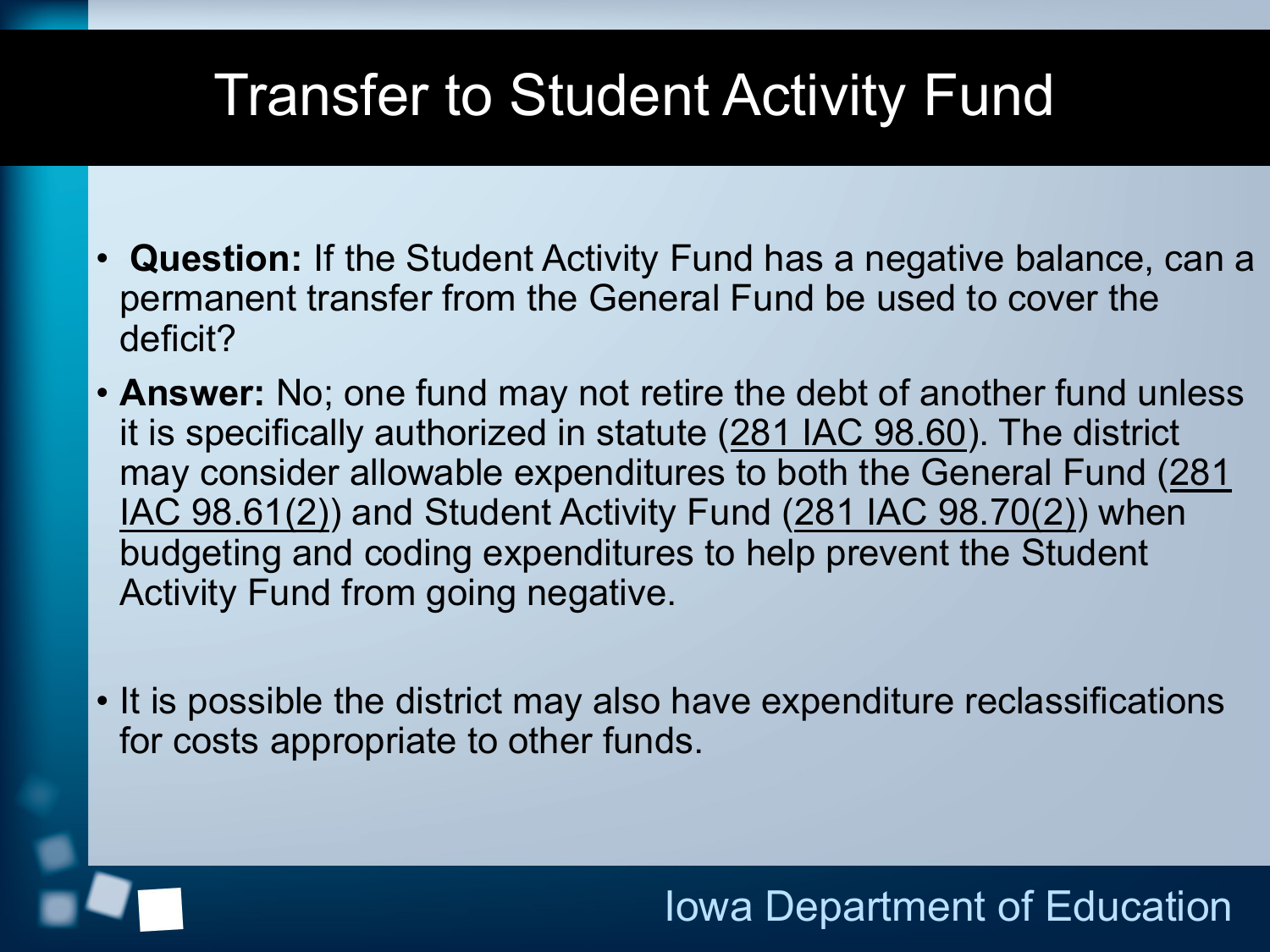# Transfer to Student Activity Fund (cont.)

- (same question) **Question:** If the Student Activity Fund has a negative balance, can a permanent transfer from the General Fund be used to cover the deficit?
- For FY21, FY22, FY23, may transfer revenue shortfall to cover **actual** costs incurred.
- [May 2021 School Business Alert](https://educateiowa.gov/pk-12/school-business-and-finance/financial-management/school-business-alerts) provides details.
- IASB and ISFIS have sample resolutions.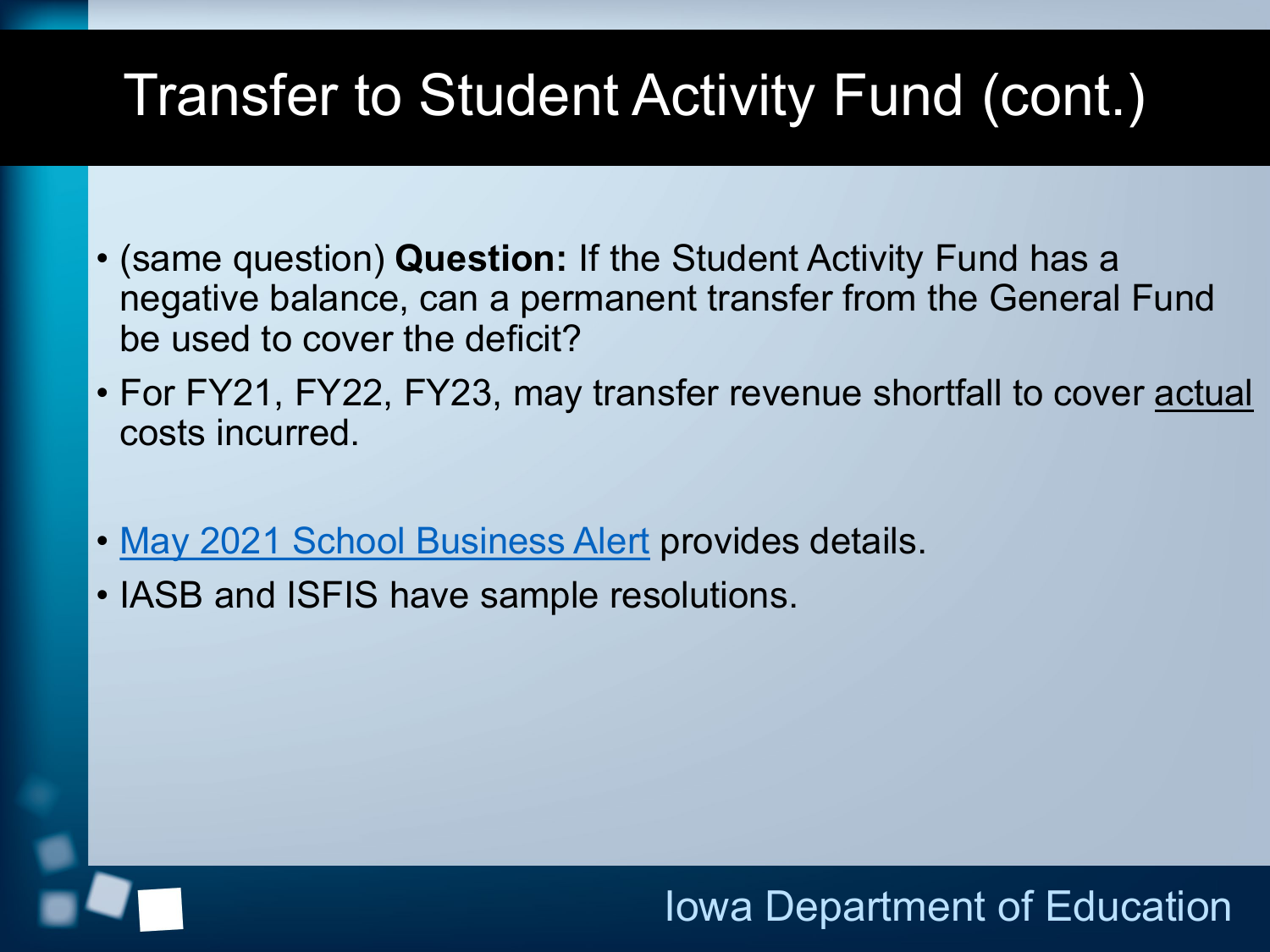# Costs for Chaperones

- **Question:** How should costs for chaperones be handled for district- sponsored trips? Can the charges to students going on the trip be high enough to cover the costs of the trip for the chaperones?
- **Answer:** No. Chaperone costs incurred related to district-sponsored trips offered as part of the district's activity program (281 IAC 12.6), whether the trip is required or optional, are district costs.
- It is the district's responsibility to provide adequate supervision for its students (lowa Code § 280.14; 281 IAC 12.6) including all teams and contestants engaging in interscholastic activities (281 IAC 36.18(9)).
- Required district expenditures may not be forcibly passed on to the students for participation in activities as this could be perceived as akin to either tuition or a mandatory fee to participate, both of which are strictly prohibited (lowa Code §§ 274.3(2)"b" and  $282.6(2)$ ).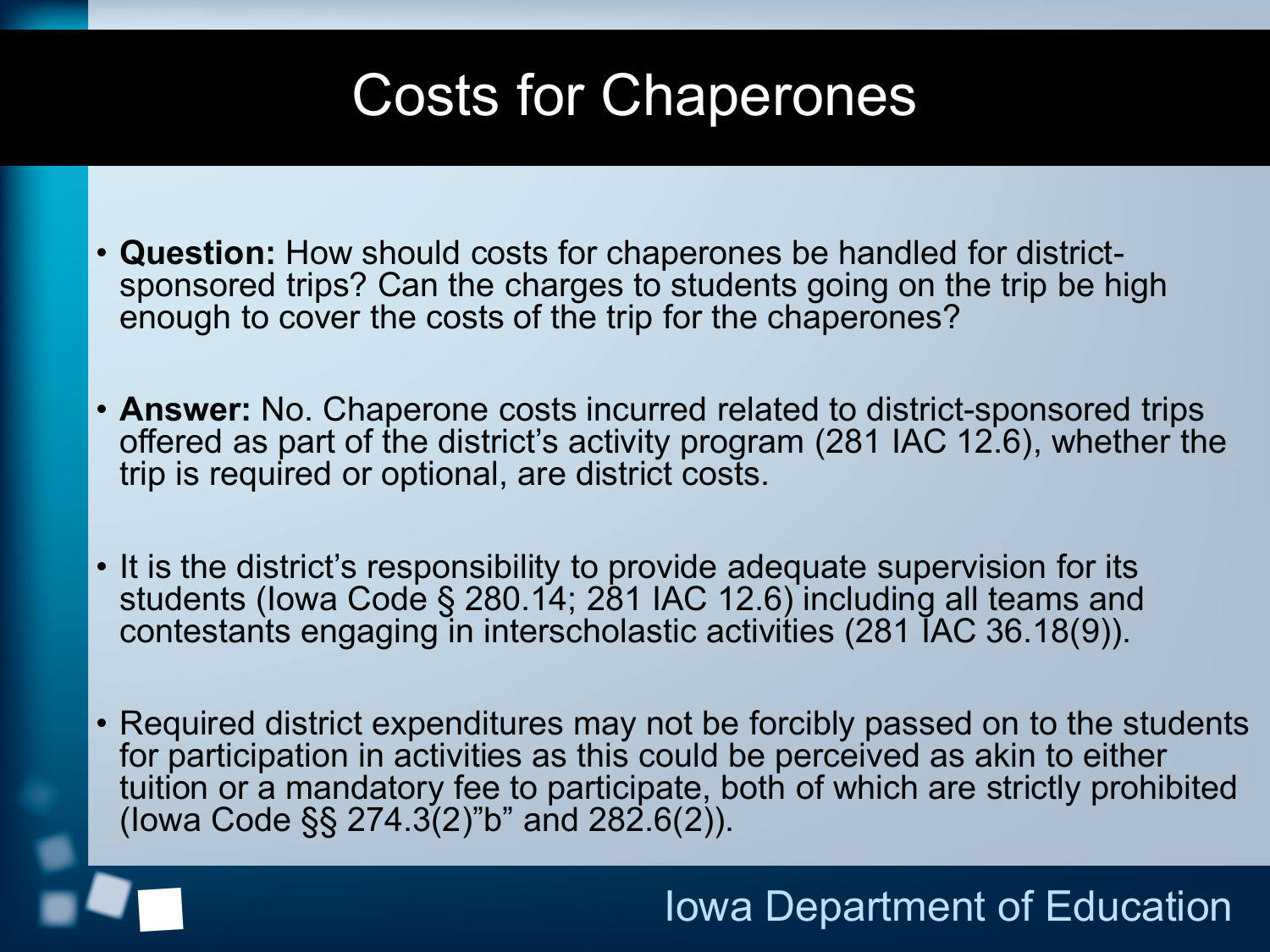### Board Policy: Fundraising

• How many districts have a policy related to fundraising that includes:

- A pre-approval process for the fundraiser
- A pre-approval process for the intended use of funds
- A process for reconciliation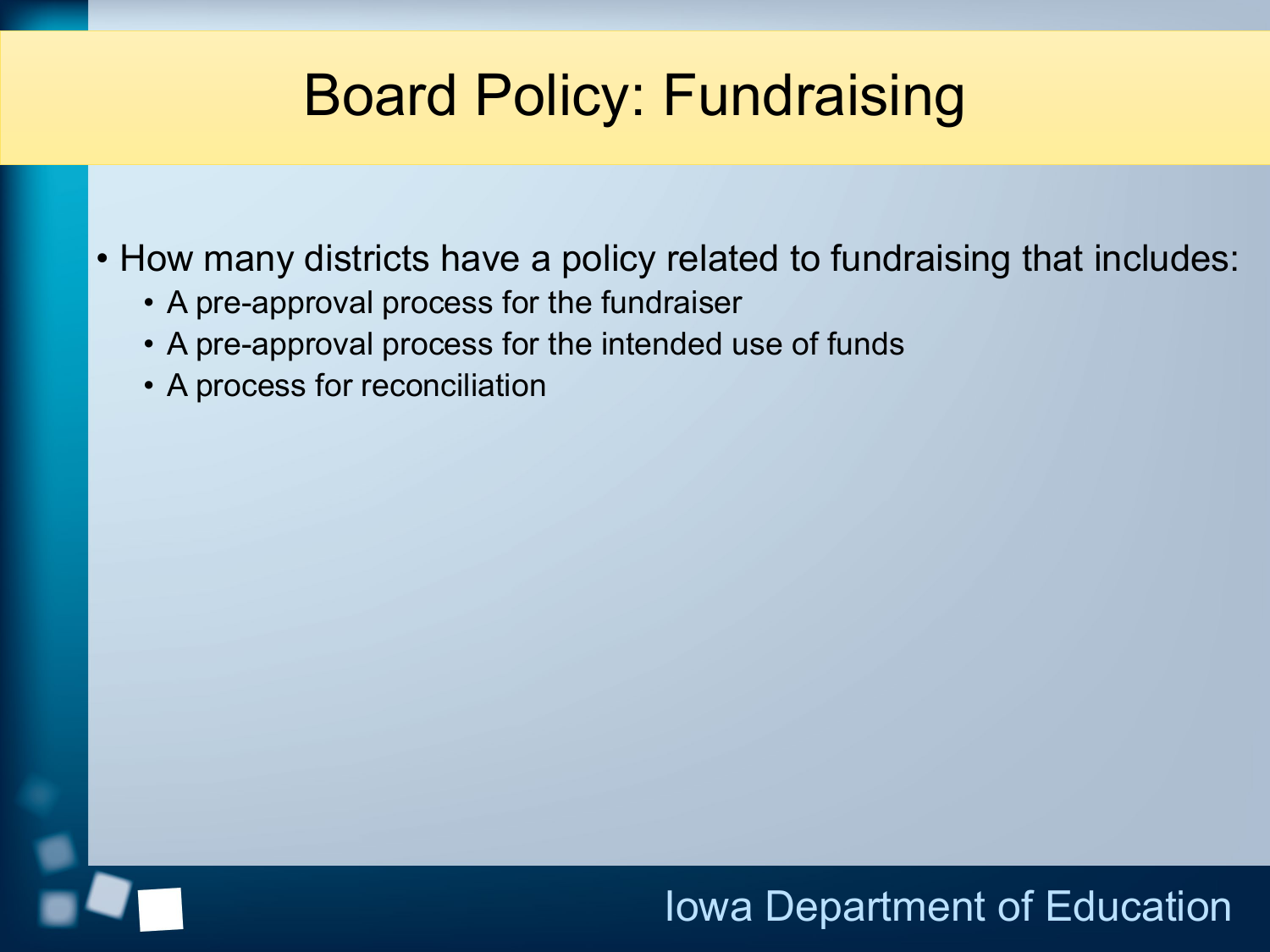### Fundraising: Pre-Approval

- **Question:** Do districts have to approve and account for all fundraising activity, including fundraising activities of affiliated organizations as well as board-sponsored fundraising activities? **Answer:** It depends. (Board has authority to approve or deny internal & external requests.)
- The board must approve all district-sponsored fundraising activities prior to implementation as only the board has the authority to accept the donation to the district, agree to the subsequent use of those funds (Iowa Code § 565.6), and approve district expenditures (Iowa Code § 279.29), including those in the Student Activity Fund (Iowa Code § 298A.8).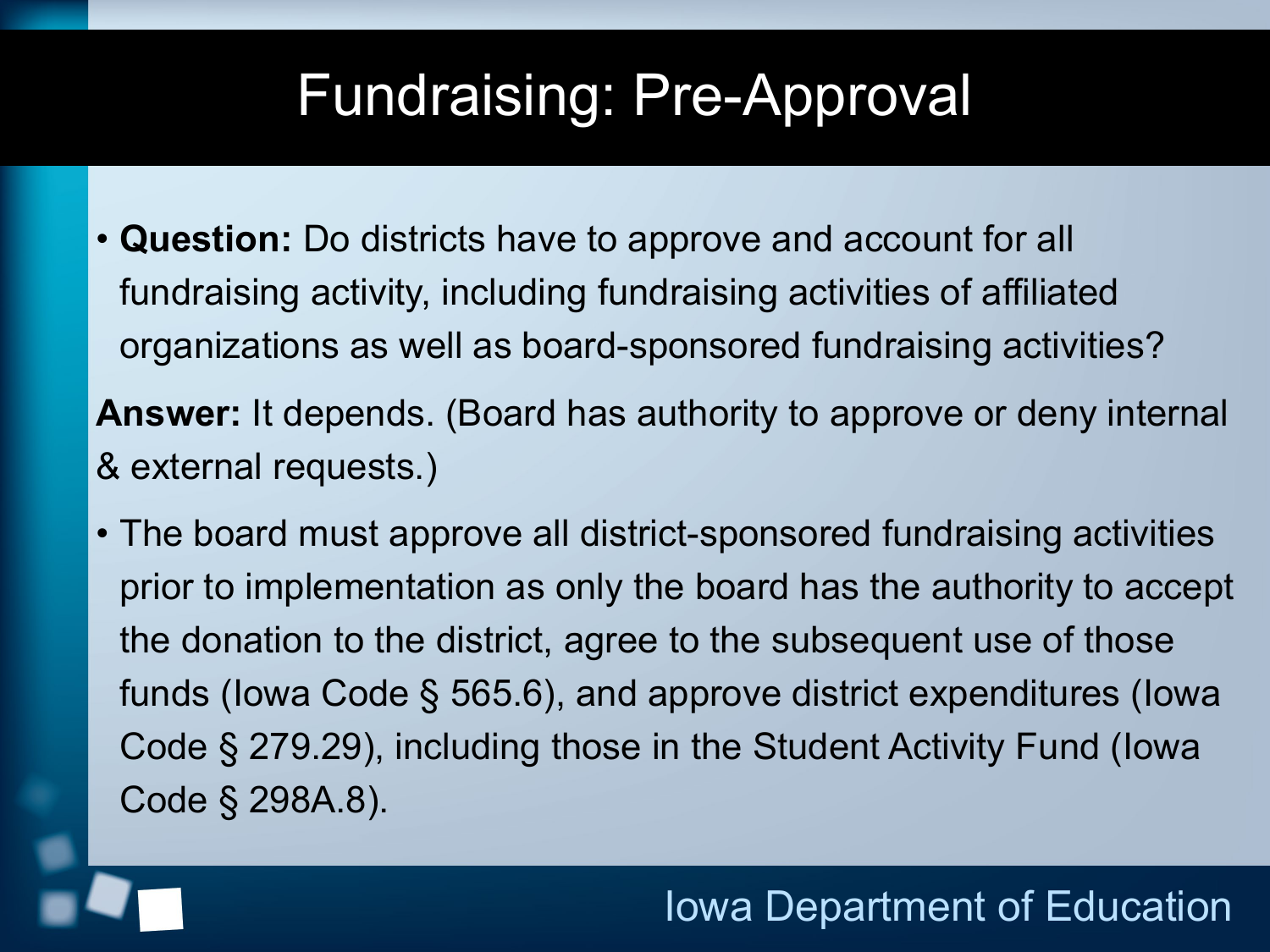# Fundraising: Pre-Approval (cont.)

• Revenues generated from district-sponsored student activity fundraisers are under the control of the board, shall be deposited into the Student Activity Fund, and are required to be maintained within the district's chart of accounts (281 IAC 98.70, 281 IAC 98.70(2)).

#### • Outside Entity:

- The district has the authority to regulate fundraising activities occurring during school hours and district-sponsored events as well as the authority to regulate the use of the funds derived from those sources (OAG # 83-9-  $1(L)$ ).
- If the funds are held by the district for the outside organization, the funds should be accounted for in a Custodial (previously Agency) Fund.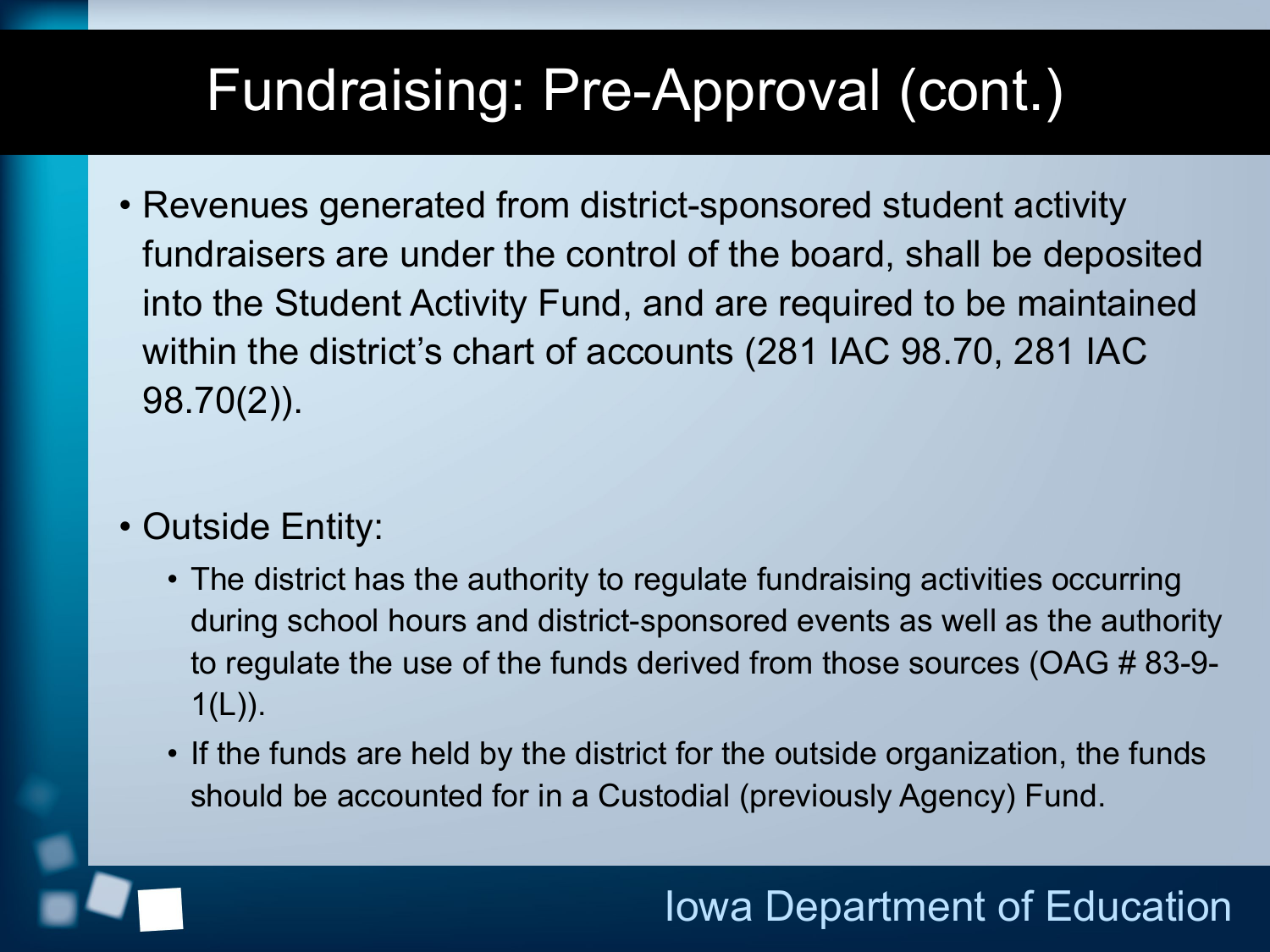## Fundraising Rewards

- **Question**: When is it appropriate for students to receive rewards for fundraising efforts?
- **Answer**: District funds, including those donated to the district, may only be expended for public purpose (IA Const. art. III § 31). Expressly inappropriate uses of the Student Activity Fund include expenditures that lack public purpose and cash payments to students (281 IAC 98.70(3) "c" and "h").
- The district must be mindful of who is absorbing the cost of the student reward.
- If district receives "less" from the company conducting the fundraiser in order to pay for student rewards, the rewards are inappropriate as they're taking away from district funds for an inappropriate purpose.
- If the district is receiving the "same" benefit (dollars, goods, etc.) from the fundraiser, regardless of the amount spent on student rewards, the rewards are not of consequence to the district.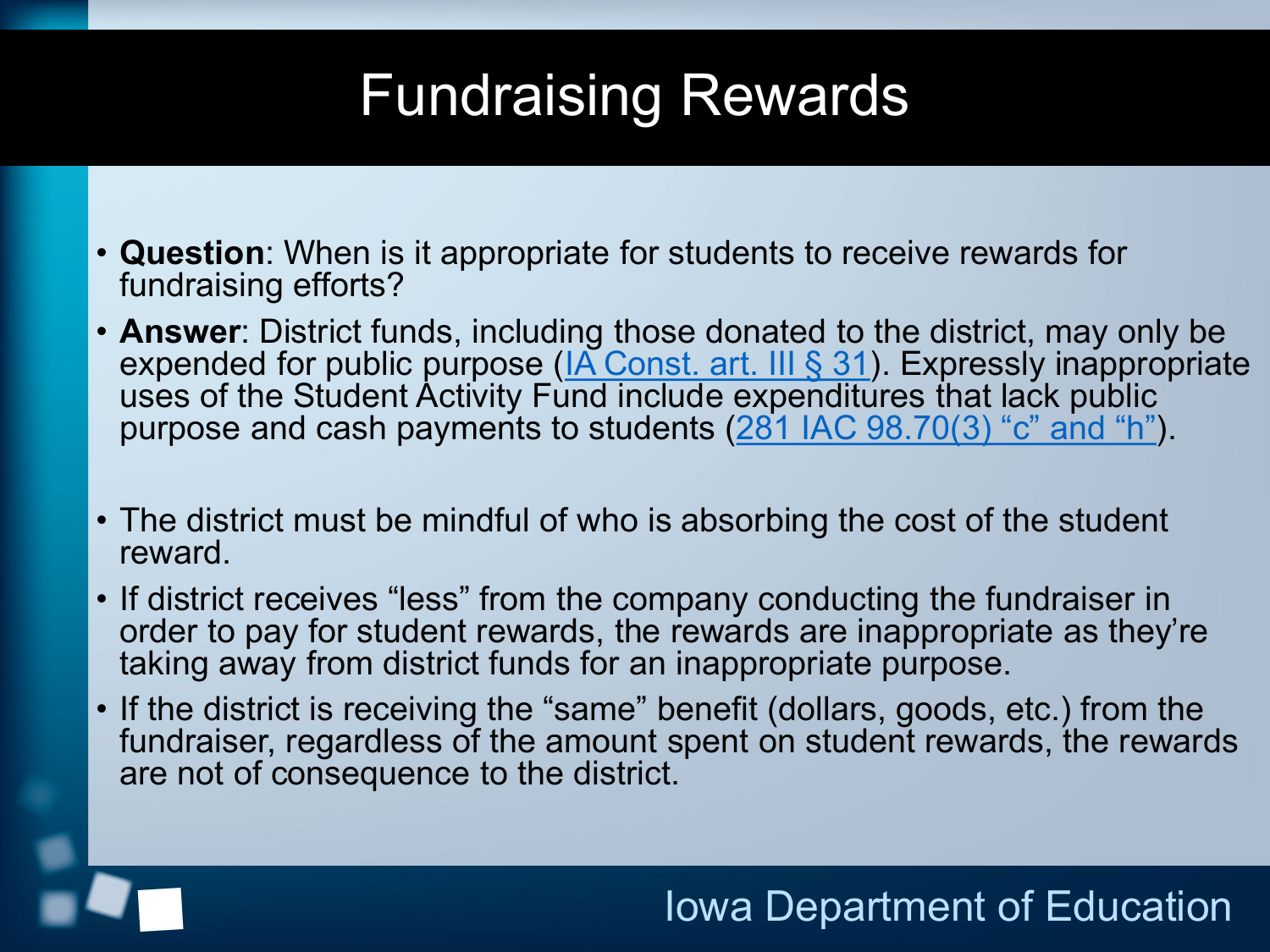### Fundraising Rewards: Examples

- **Fundraising Example**: An outside entity is conducting a fundraiser and will pay the district \$.15 of every \$1.00 worth of widgets sold by the students.
- **Reward Scenario 1**: Any classroom that sells over 100 widgets gets a pizza<br>party paid by the outside entity. Or, if the entire school sells 1,000 widgets, every classroom gets a pizza party paid for by the outside entity.
- **Reward Scenario 2**: Any student that sells \$50.00 worth of widgets gets their choice of a stuffed school mascot or \$5.00 cash, both paid for by the outside entity.
- In both reward scenarios above, the district is still receiving  $$.15$  for every  $$1.00$ worth of widgets sold so the student rewards are not taking anything away from the district and therefore the rewards are inconsequential to the district.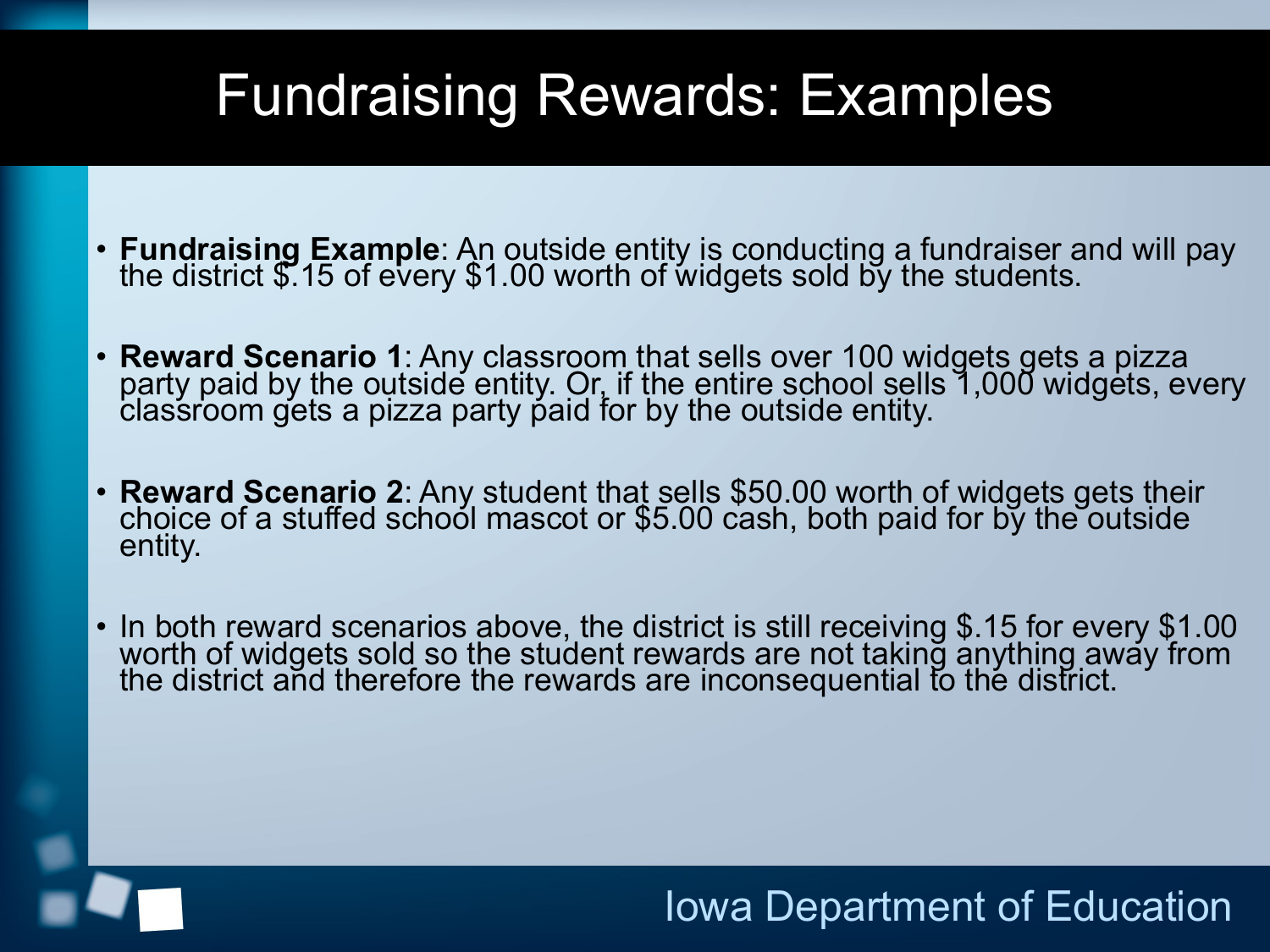### Fundraising Rewards: Examples (cont.)

- **Reward Scenario 3**: The outside company will pay \$.15 per \$1.00 of widgets sold by the district. All students participating in the fundraiser received a stuffed school mascot. The students sold \$20,000 worth of widgets which means the district earned \$3,000 from the fundraising company. The fundraising company deducted the \$200 for the stuffed school mascots and sent a check to the district for \$2,800.
- The final scenario is an example of when rewarding students is not appropriate as the district is ultimately absorbing the cost of the reward resulting in district resources being used for private purpose.

•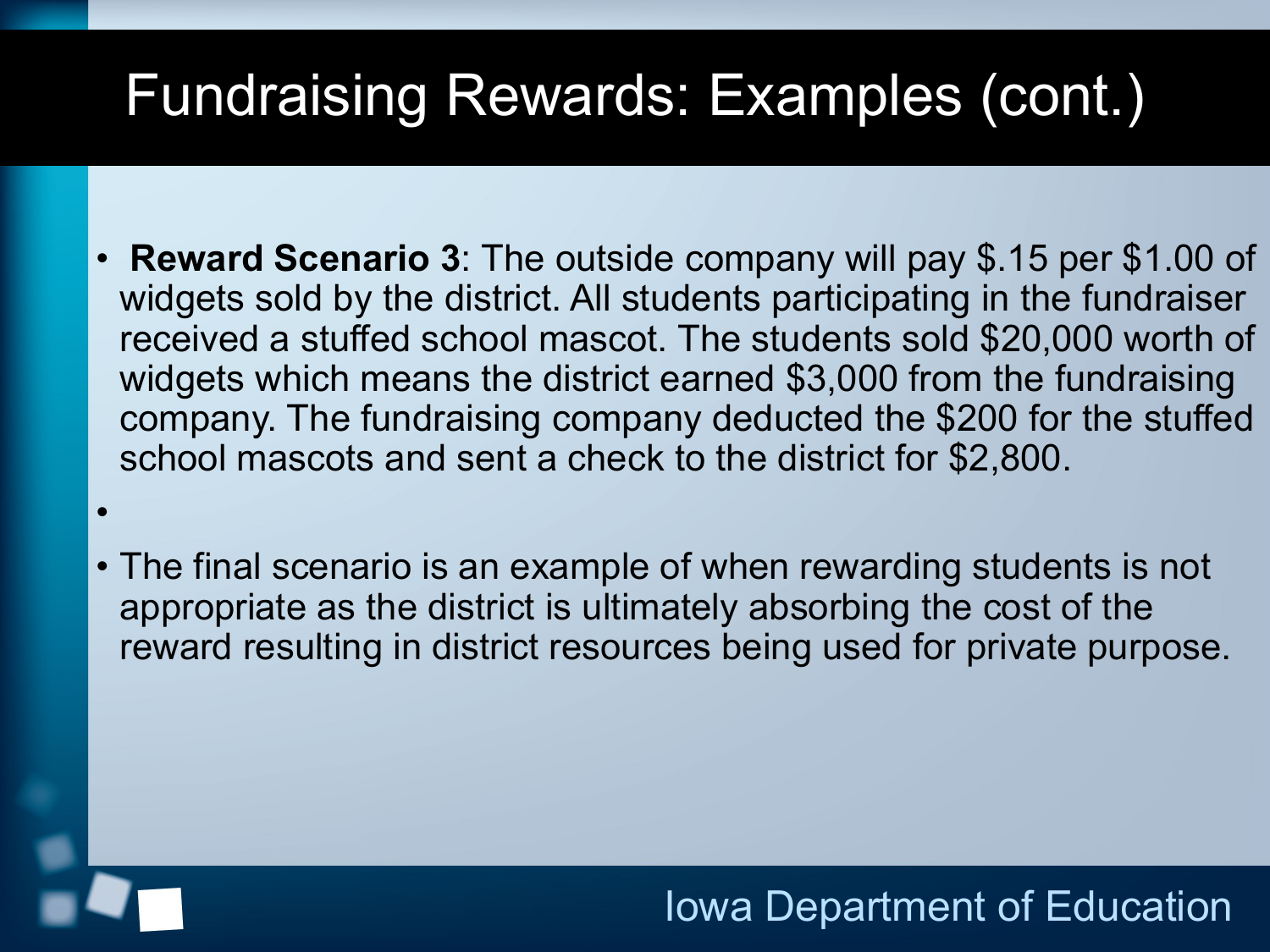### Fundraising: Rewards (cont.)

- Important Distinction: The district must be mindful of which entity is absorbing the cost of any incentives.
- Consider the example below:

| District sales \$15,000             |  |
|-------------------------------------|--|
| District cut X 40%                  |  |
| District retains/receives = \$6,000 |  |

Company retains/receives \$ 9,000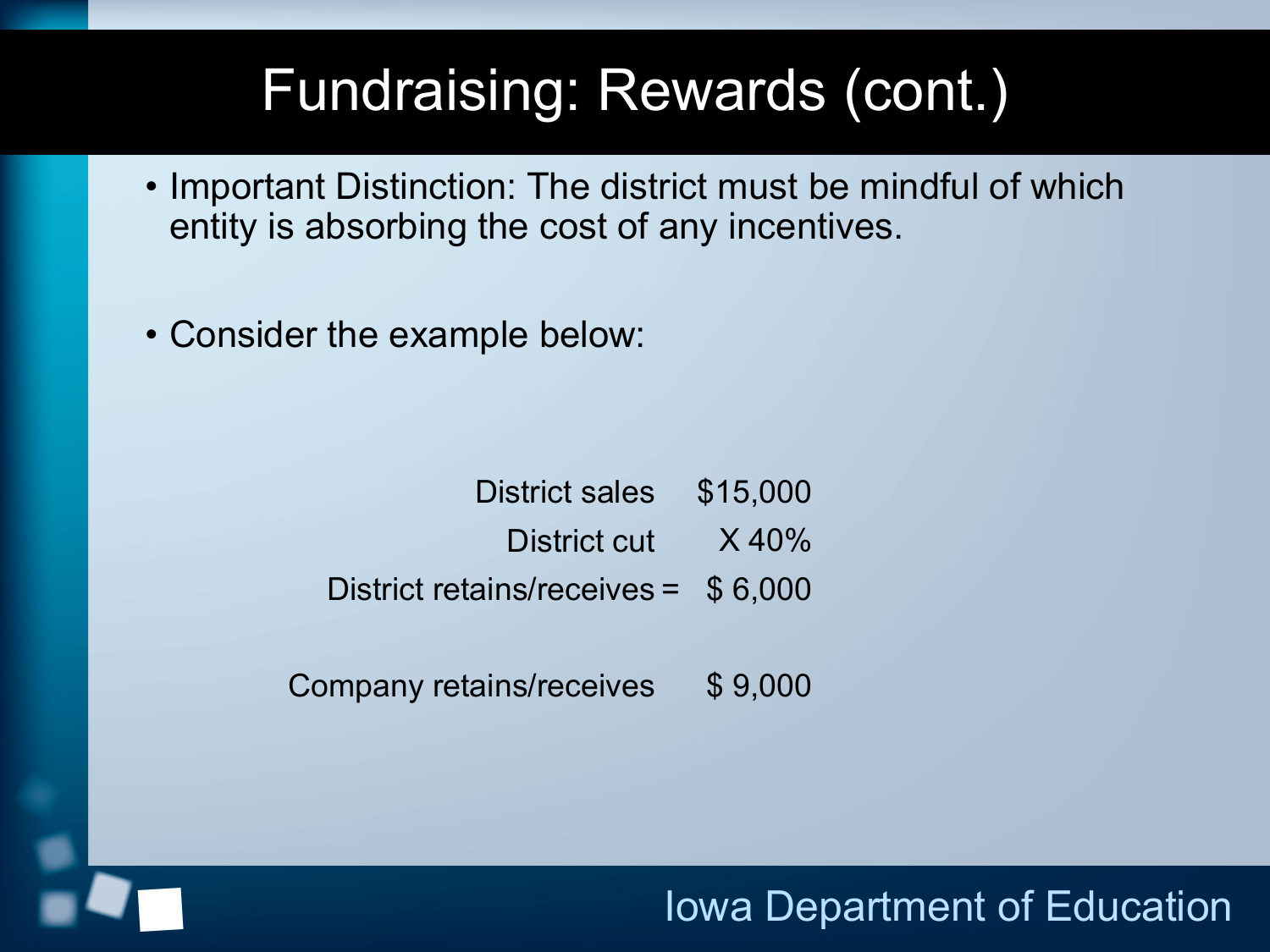## Fundraising: Rewards (cont.)

| <b>Allowable</b> |
|------------------|
|------------------|

| <b>District Sales</b> | \$15,000     |
|-----------------------|--------------|
| District cut          | $X$ 40%      |
| Check to district     | \$6,000<br>÷ |

| Company retains                   | \$9,000 |
|-----------------------------------|---------|
| Incentives for sellers            | \$1,000 |
| Total retained by company \$8,000 |         |

**Incentives paid by fundraising company.**

#### **Not Allowable**

| <b>District Sales</b>  |       | \$15,000 |
|------------------------|-------|----------|
| District cut           |       | $X$ 40%  |
| Incentives for sellers |       | \$1,000  |
| Check to district      | $=$ . | \$5,000  |
|                        |       |          |

Company retains \$ 9,000

**Incentives paid by fundraising district.**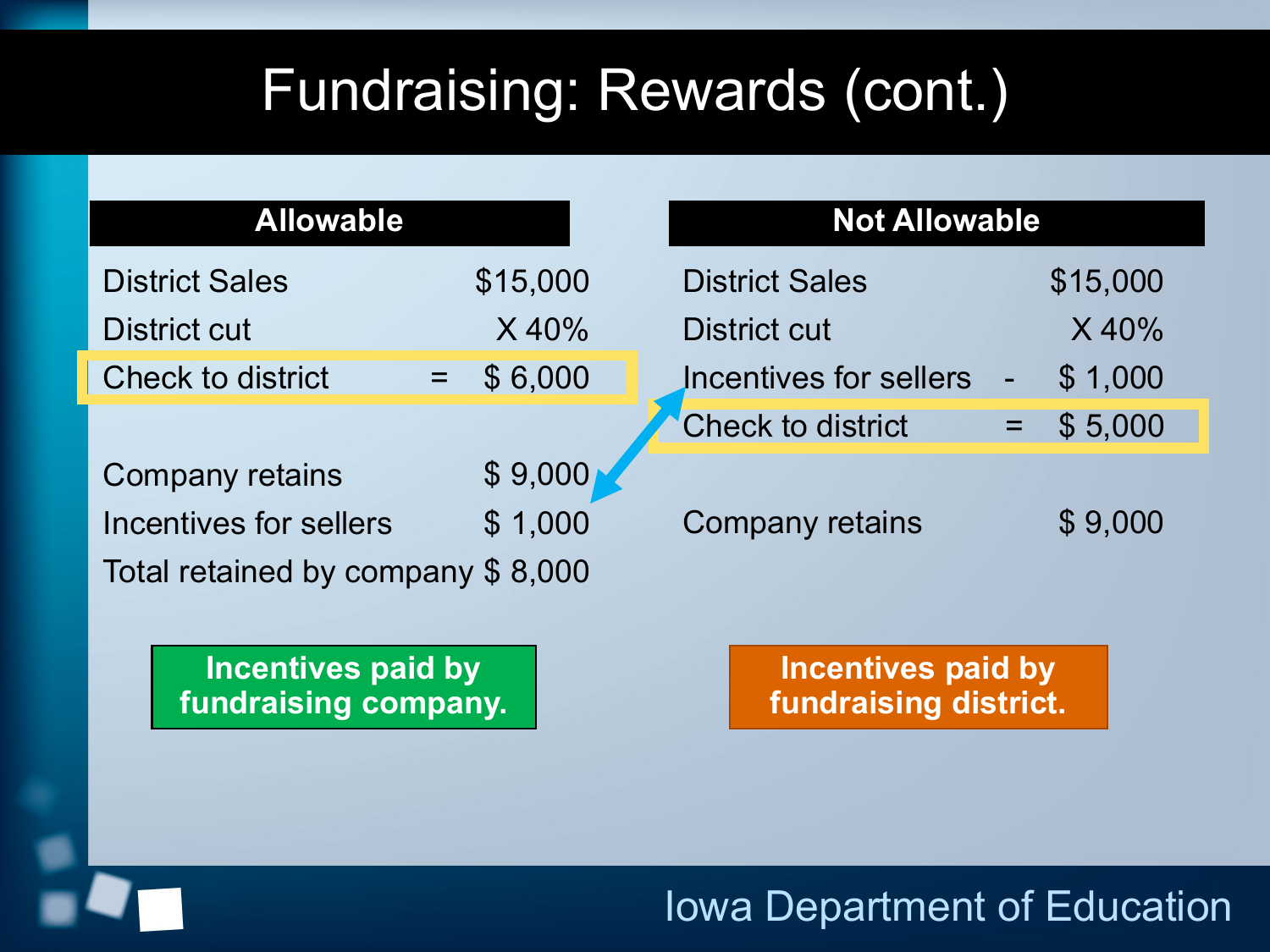## Fundraising: Scholarships

- **Question**: Is it allowable to have a student activity fundraiser for school scholarships and if so, what is the appropriate fund to account for the revenue and expenditures?
- **Answer**: Revenues for student activity fundraising should be receipted to the Student Activity Fund (lowa Code § 298A.8), unless otherwise defined by the purpose of the fundraiser as approved by the local board.
- Scholarships should not be receipted to Student Activity Fund.
	- The General Fund should be avoided due to spending authority misrepresentation.
	- **Fund 81, Fiduciary Scholarship Trust Fund**  If the Scholarship Fund meets the criteria for a trust and the district does not have administrative involvement.
	- **Fund 99, Custodial Fund** If the scholarship does not meet the criteria for a trust, the district does not have administrative involvement, and the funds are held for a separate legal entity.
	- **Fund 19, Special Revenue Fund** If the scholarship does or does not meet the criteria for a Trust or Custodial Fund, but the district does have administrative involvement.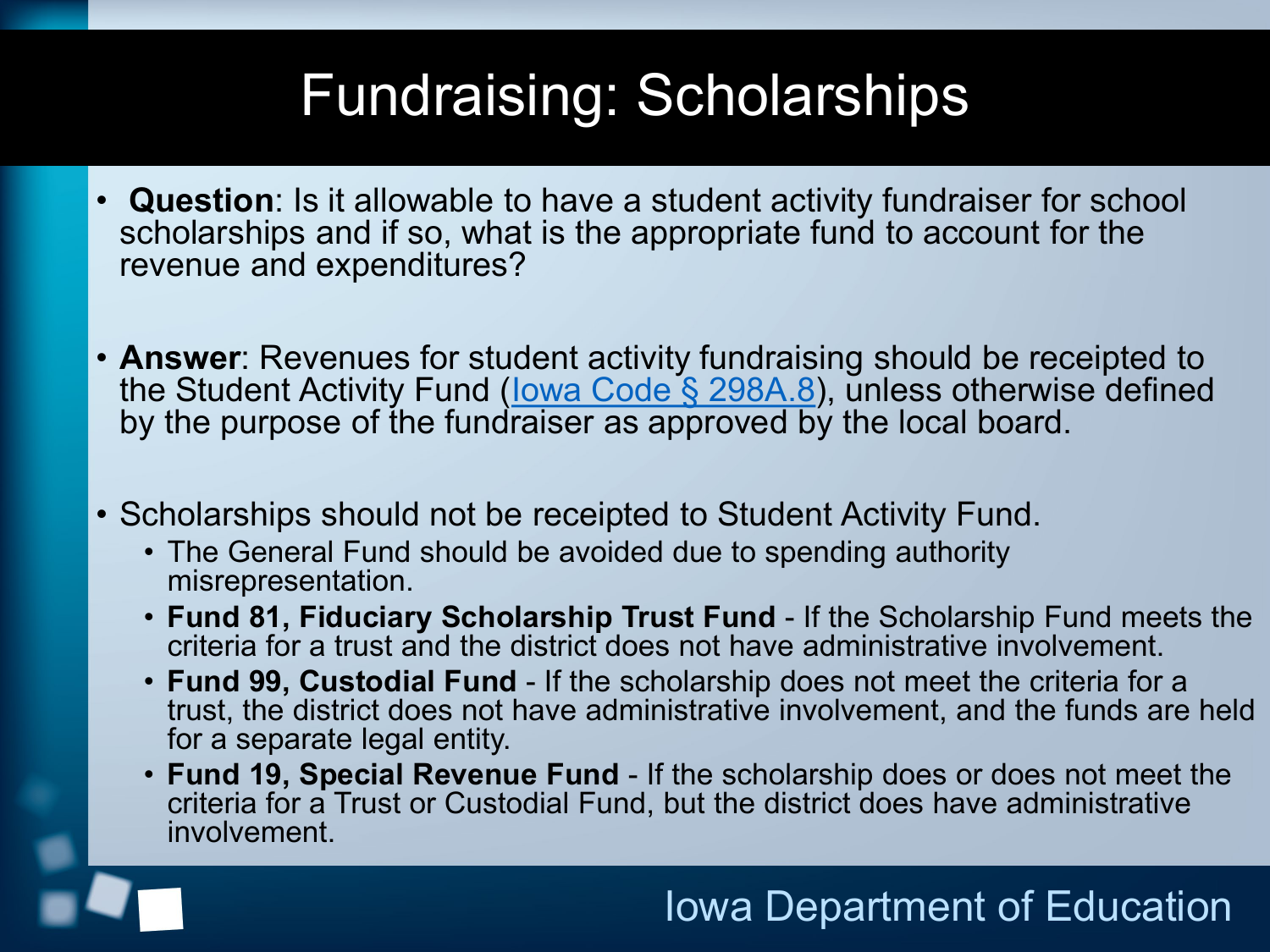# Trips

- **Question**: Our district offers a cultural trip to Washington D.C. every summer for 8<sup>th</sup> grade students. The trip is sponsored by the district and voluntary for students to participate. Students are provided with numerous opportunities to engage in district-sponsored fundraisers to raise money toward the overall cost of the trip for all participants. They usually have to cover some out of pocket expenses as well so parents or sometimes other family members will pay toward their cost. How is the money accounted for in the district?
- **Answer**: All funds raised during the district-sponsored fundraisers should be deposited to the Student Activity Fund (281 IAC 98.70). Regardless of a student's participation in related district-sponsored fundraisers, the funds raised will be used to equally offset the cost for all students participating in the field trip.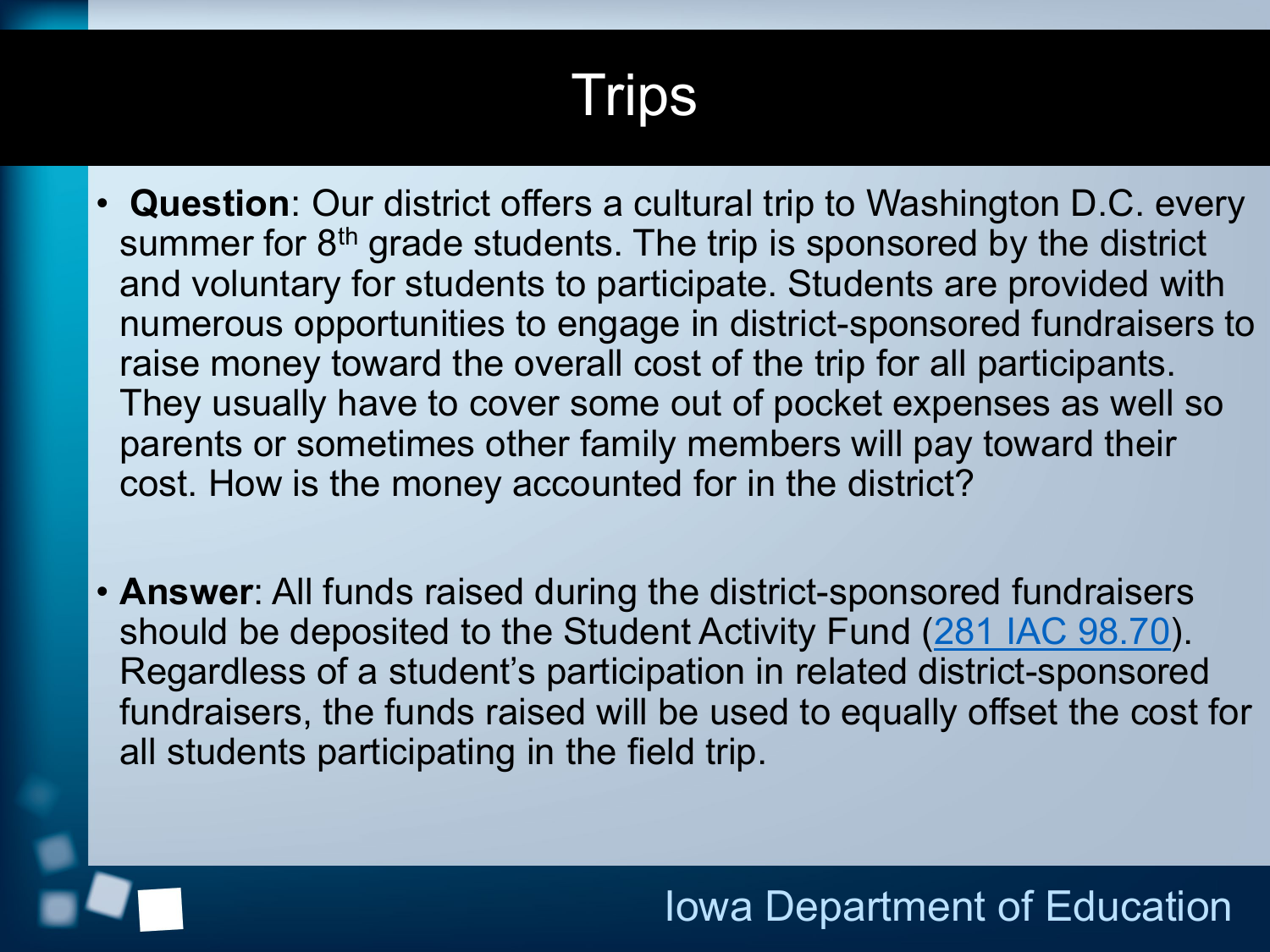# Trips (cont.)

Example:

- The student cost of the trip is \$500 per student.
- Thirty (30) students will participate in the trip.
- District-sponsored fundraising efforts resulted in \$9,000.
- An equal distribution (\$9,000/30) reduces the cost from \$500 to \$200 for each student participating in the field trip.
- If the student pays toward their \$200 and then elects not to attend the trip, the portion they paid (\$200) should be refunded according to district policy.
- Any funds raised through a district-sponsored fundraiser remain the property of the district and may be redistributed to other students attending the trip equally or saved for the following year's trip, depending on the purpose stated in the fundraiser and district policy.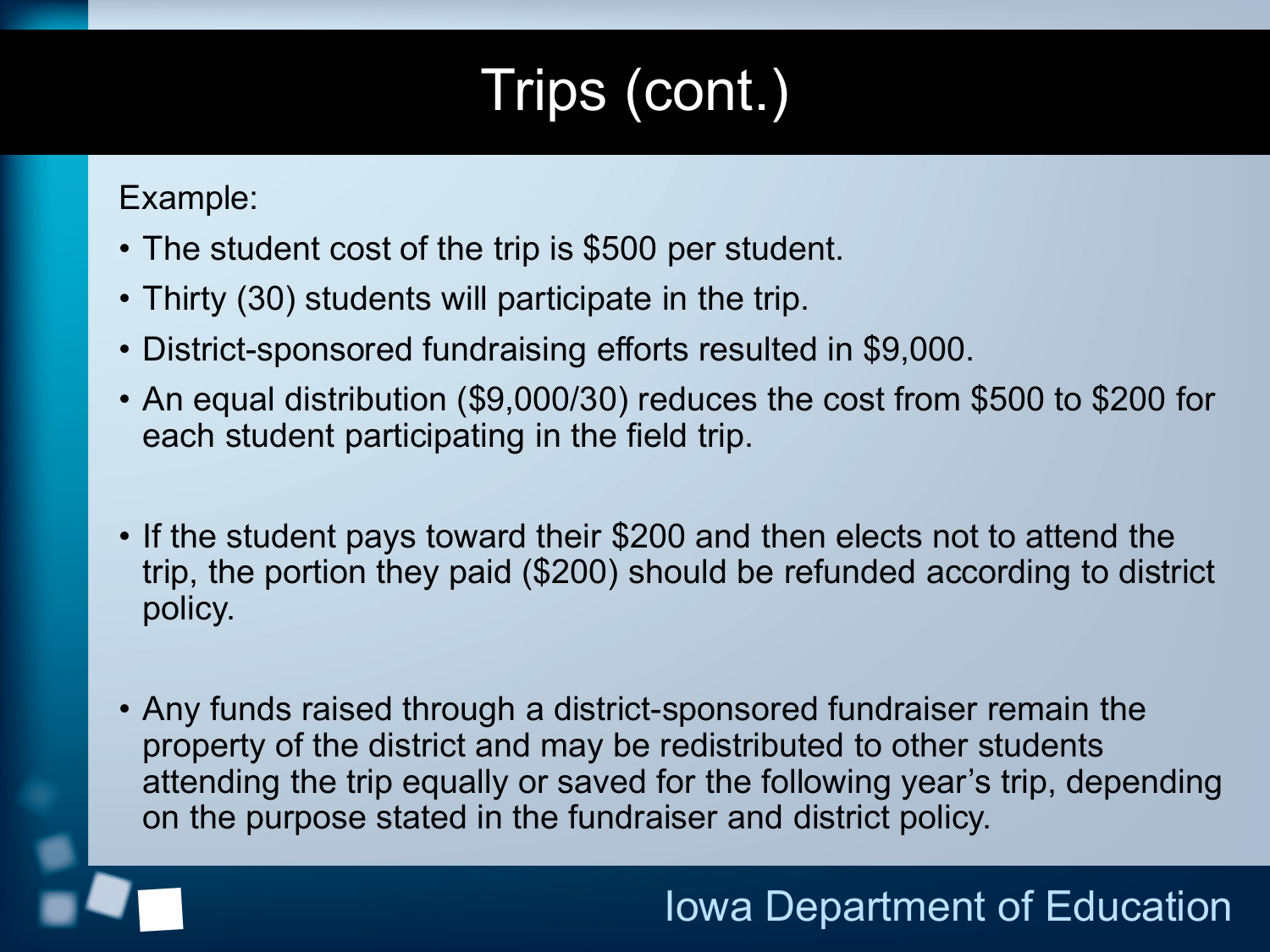### Booster Club

- **Question**: Our Booster club (entity legally separate from the district) offers scholarships to students to attend out-of-season camps and optional district-supervised activity trips. Since these are not allowable expenditures for the district, are they allowable expenditures of the booster club?
- **Answer**: The appropriateness of a particular booster club expenditure is determined by the booster club, not the district.
- Determination of an "appropriate" expenditure of the booster club should be considered in the context of the organization of the entity, IRS business structure, articles of incorporation, mission, purpose, by-laws, communicated purpose of the fundraiser from which funds will be expended, and so forth. Booster clubs can be organized in a variety of ways so an appropriate expenditure for one booster club may not be an appropriate expenditure for another. The booster club should consult its own attorney if it is unsure whether an expense is appropriate.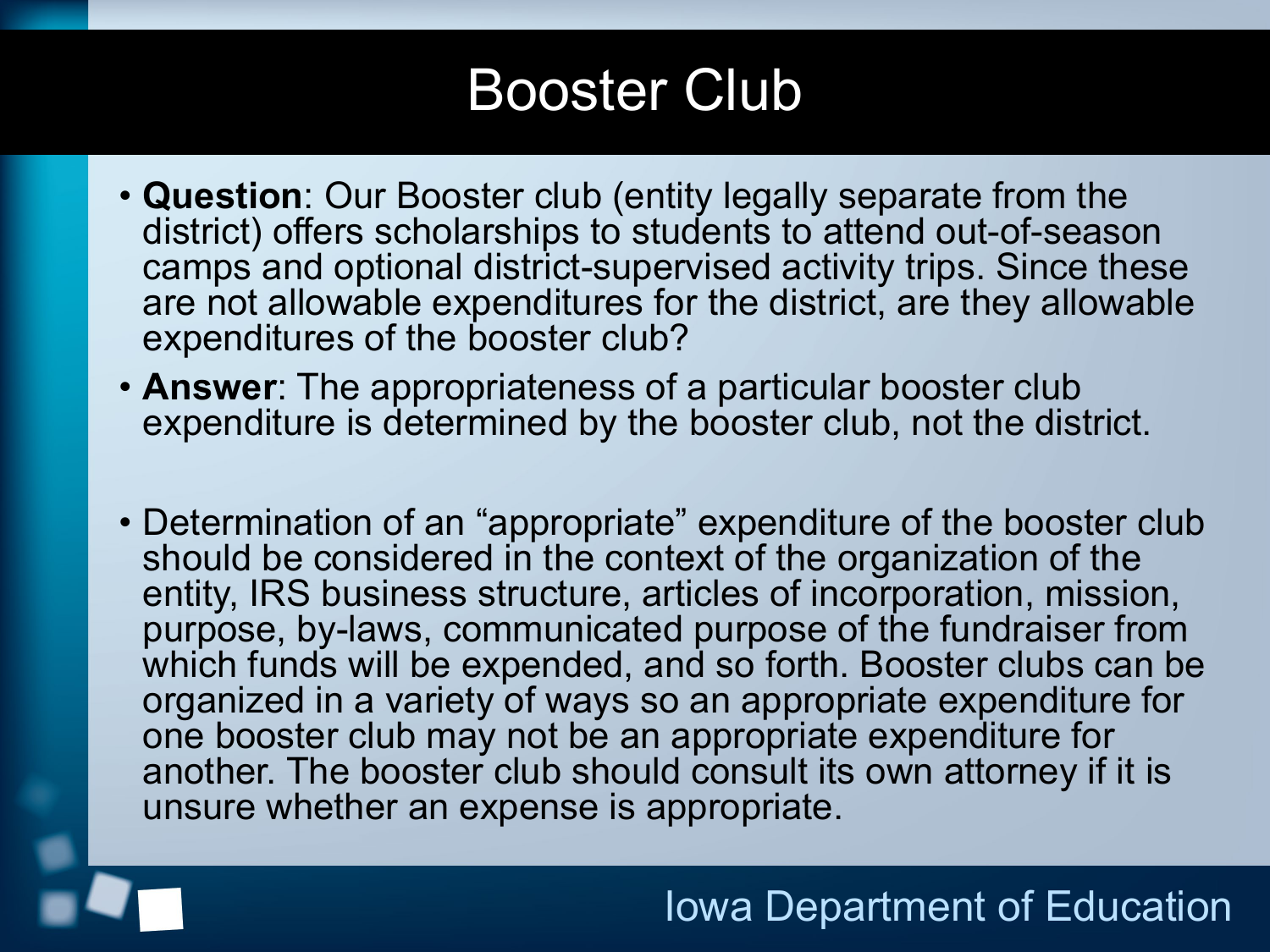# Shooting Sports

- **Question:** May the district purchase shotguns for use in shooting sports (trap shooting) program or must student participants provide their own?
- **Answer**: If the board approves shooting sports as part of the district's statutory requirement to offer a broad and balanced activity program (281 IAC 12.6), there is no statutory authority to charge students or require them to provide their own supplies and equipment (lowa Code § 274.3). Providing the items necessary to conduct the activity would be a cost to the district.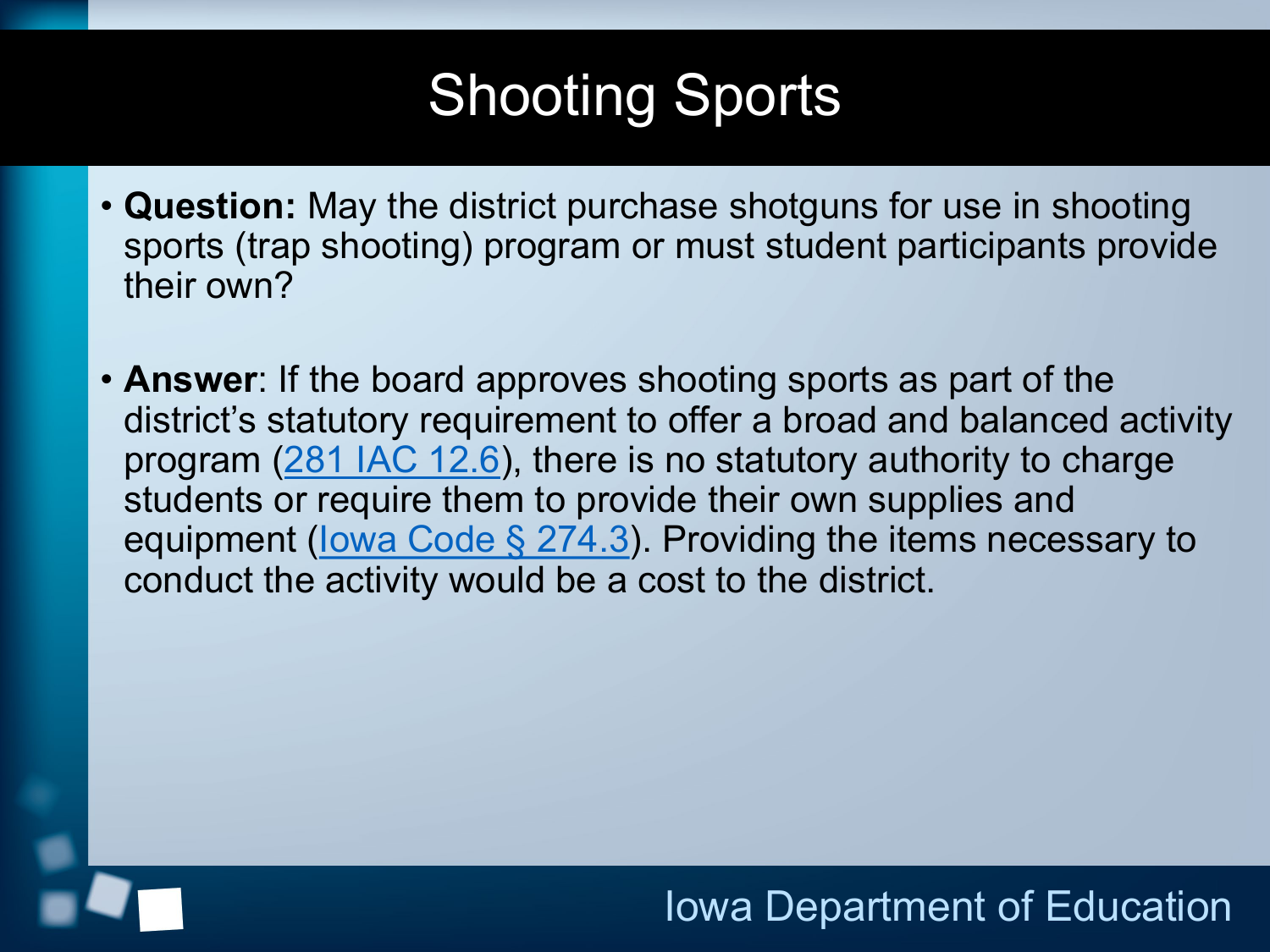# Shooting Sports (cont.)

Additional considerations for districts offering shooting sports:

- The board may permit instructors certified by the Department of Natural Resources to conduct department-approved courses or activities on school property (Iowa Code § 483A.27(11).
- The school has the authority to permit specific persons to go armed with, carry, or transport firearms on school grounds for instructional purposes (Iowa Code § 724.4B(2)"b").
- Firearms transported on vehicles with students must be stowed separately from the passenger compartment (281 IAC 43.38(2)).
- No statutory limitation exists to prevent students from using their own equipment. If the district allows the students to use personal equipment while participating in shooting sports, the board may consider developing related procedures.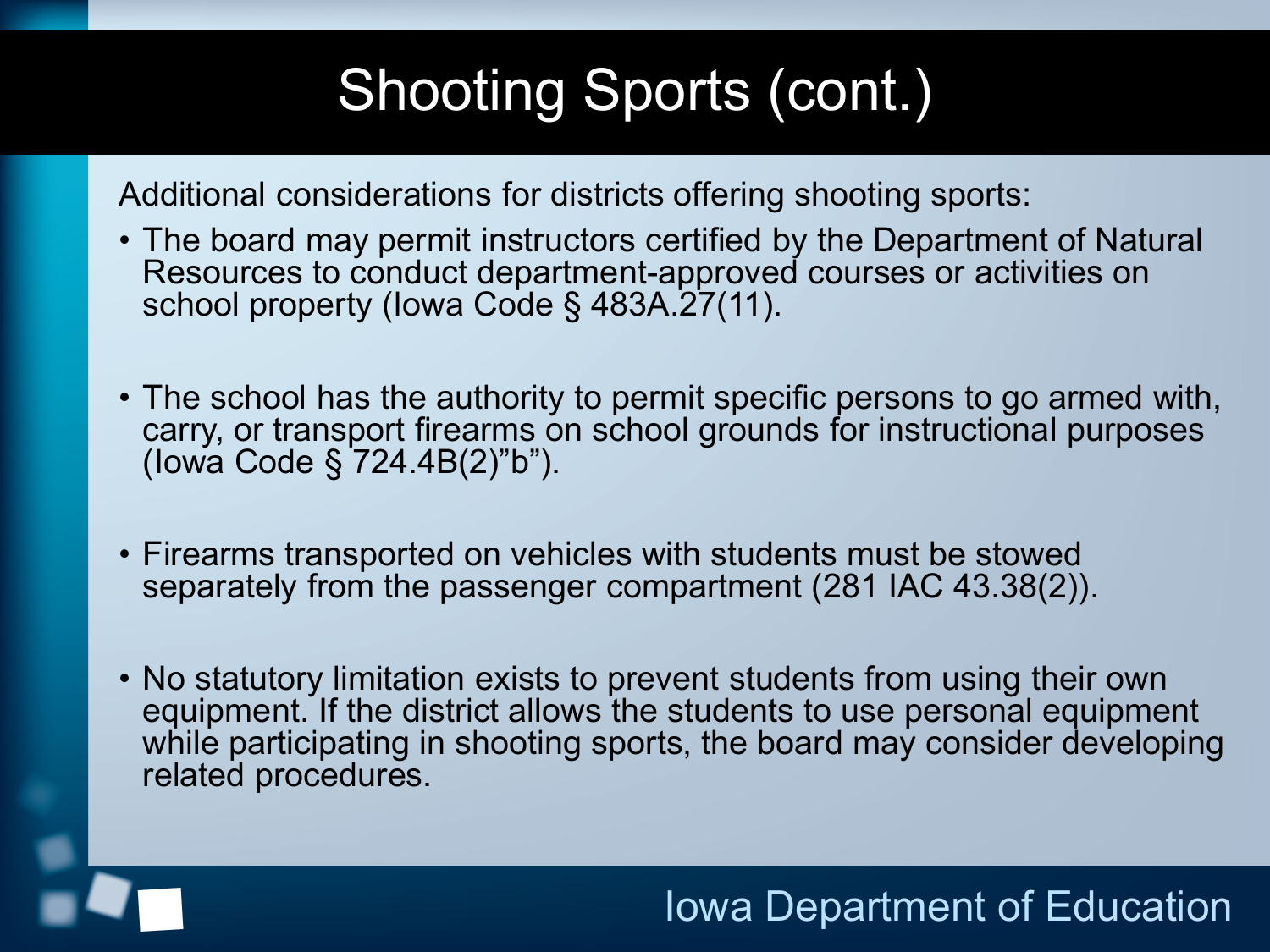# Student Equipment

- **Question:** How should the district buy equipment for students that are unable to afford the equipment (e.g., basketball shoes) required to participate in an activity?
- **Answer:** The district should differentiate between items that are required for participation and items that are optional.
- Districts are required to provide items that are required for participation, regardless of whether or not it is a personal item.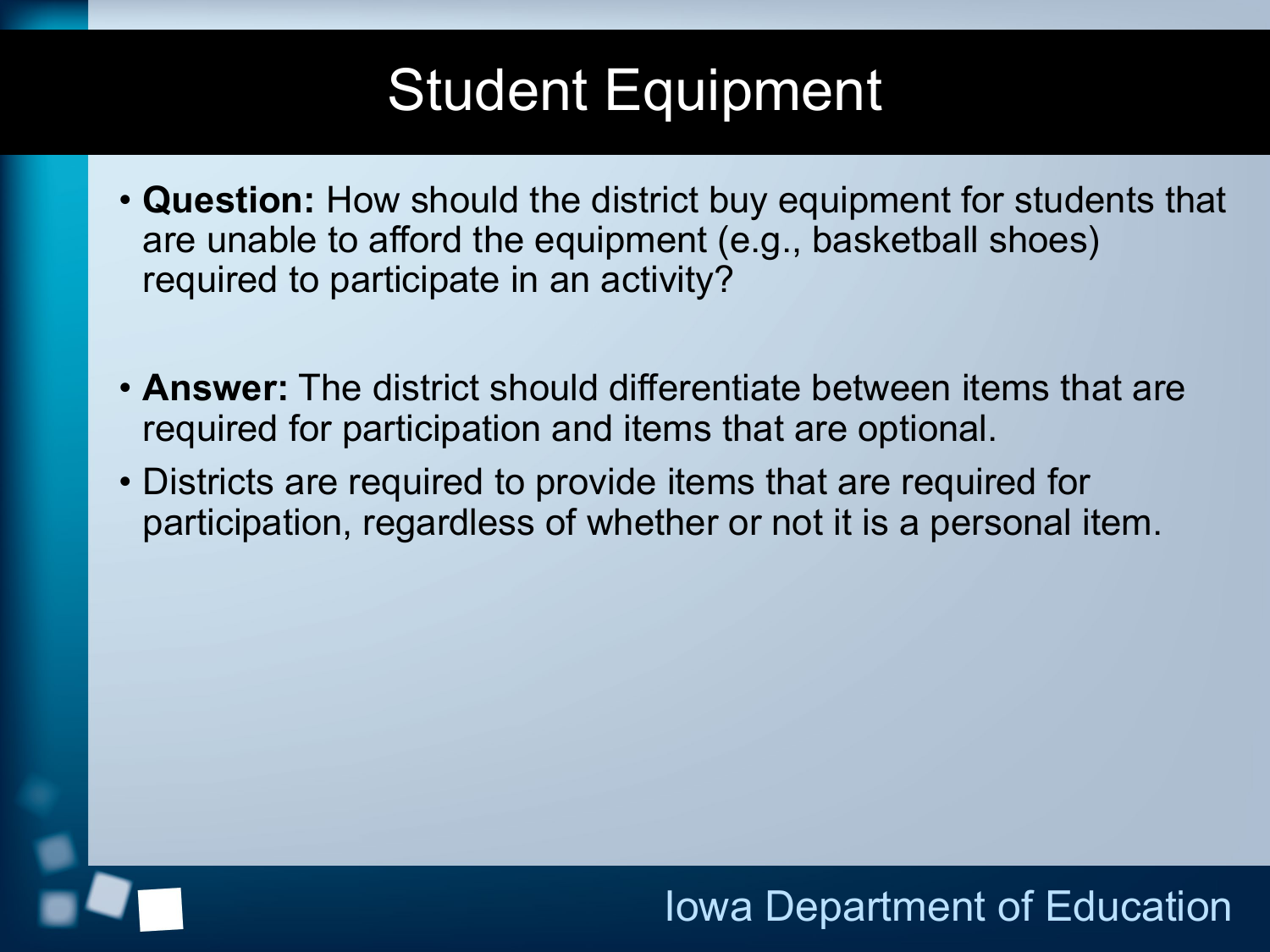# Student Equipment (cont.)

- If a student is unable to afford an item required for participation, the district may treat this situation the same as any other equipment or<br>uniform that is provided to the student for participation. The district would issue the equipment (e.g., basketball shoes) to the student at the beginning of the season.
- Then, to ensure there is no private gain, the equipment should be returned at the end of the season or period of usage. The district may dispose of the inventory for a cost equal to its remaining useful life.
- Iowa Administrative Code r. 281 18.1 prevents districts from denying<br>participation with a class, program, or activity based on a student's (or their family's) inability to pay. The board may exercise its authority under Iowa Code section 279.8 to establish a policy for student activity equipment and uniform requirements.
- The district could also partner with an appropriate organization in the community to assist with such requests but the responsibility of providing required items still lies with the district.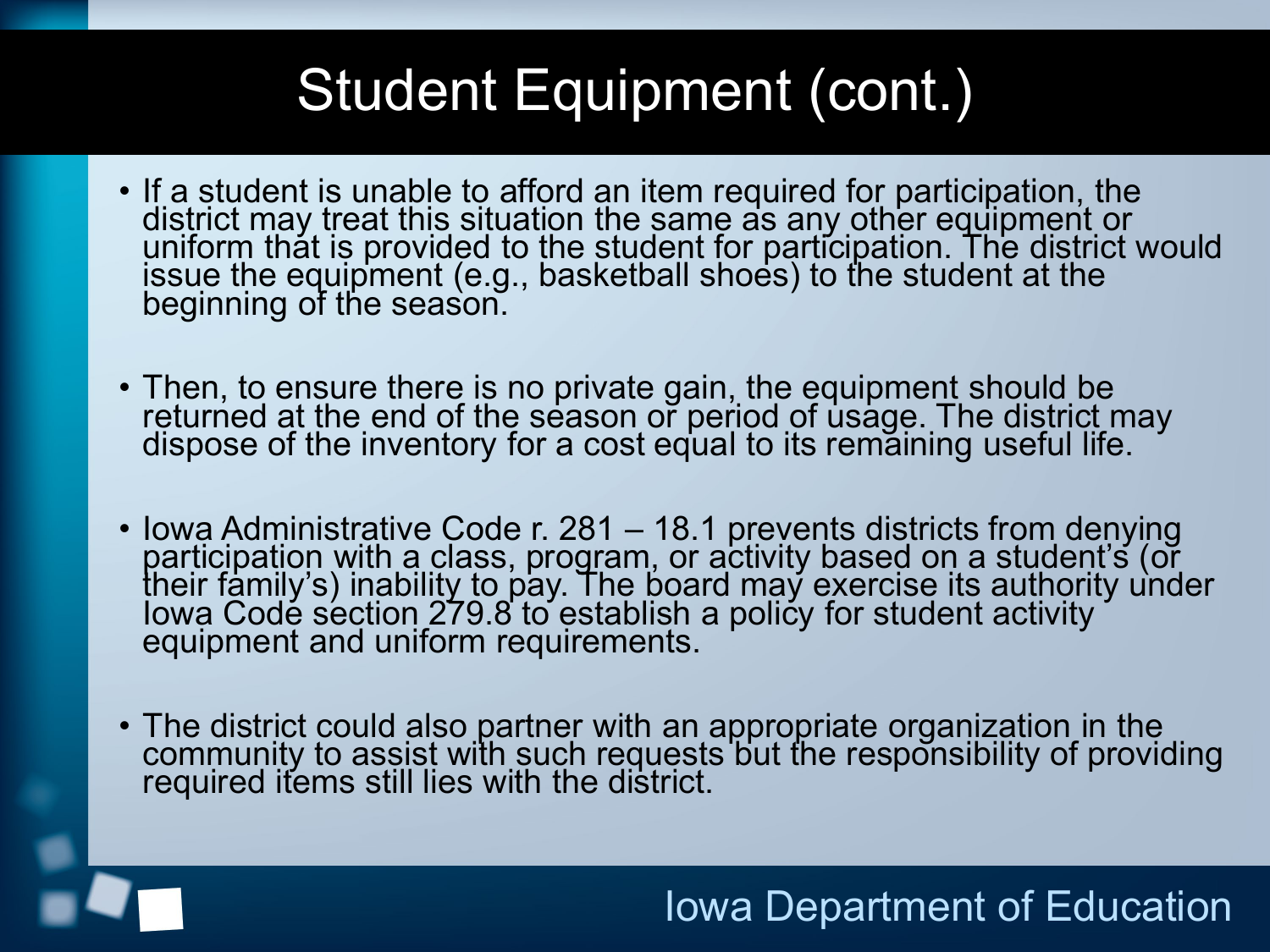### **Donations**

- **Question**: If a community member gives a cash donation to the district with a stipulation to use the funds to help provide items for students that are unable to afford it themselves, how should those funds be managed?
- **Answer:** The district should first determine whether it is appropriate to accept the donation. The district has multiple options for using the funds once the donation is approved by the board (Iowa Code §§ 279.29 and 565.5). Unless otherwise directed in the donation, by statute, or by board action, the donation will be receipted to the General Fund of the district (Iowa Code § 298A.2). It is the board's responsibility to establish a public purpose of district expenditures (IA. Const. art. III § 31). The district has multiple options to manage the funds.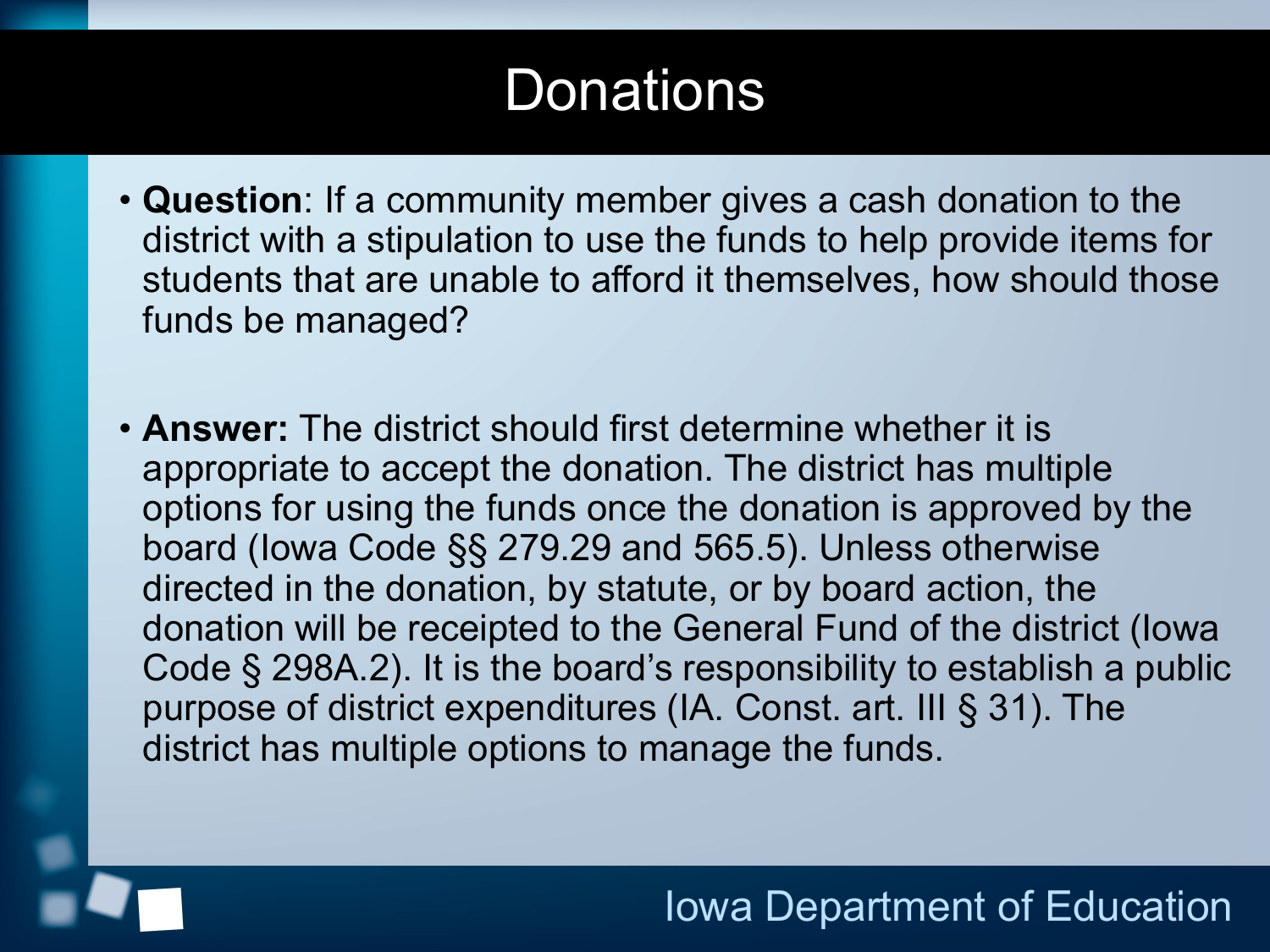# Donations (cont.)

- If the donations are large and ongoing, the district may elect to establish their own non-profit organization (Iowa Code § 279.62), which could receive and manage the funds and expenditures.
- Depending on the circumstances of the donation, the district may also receive a donation as part of a private purpose trust fund. Iowa Administrative Code r. 281 – 98.92.
- It is appropriate for a district to refuse a donation if they believe the donation stipulations are inappropriate, do not serve a public purpose, or cannot handle the extra responsibility accompanied by the stipulations. In that case, the district may return the donation and direct the individual to an organization that provides those social services.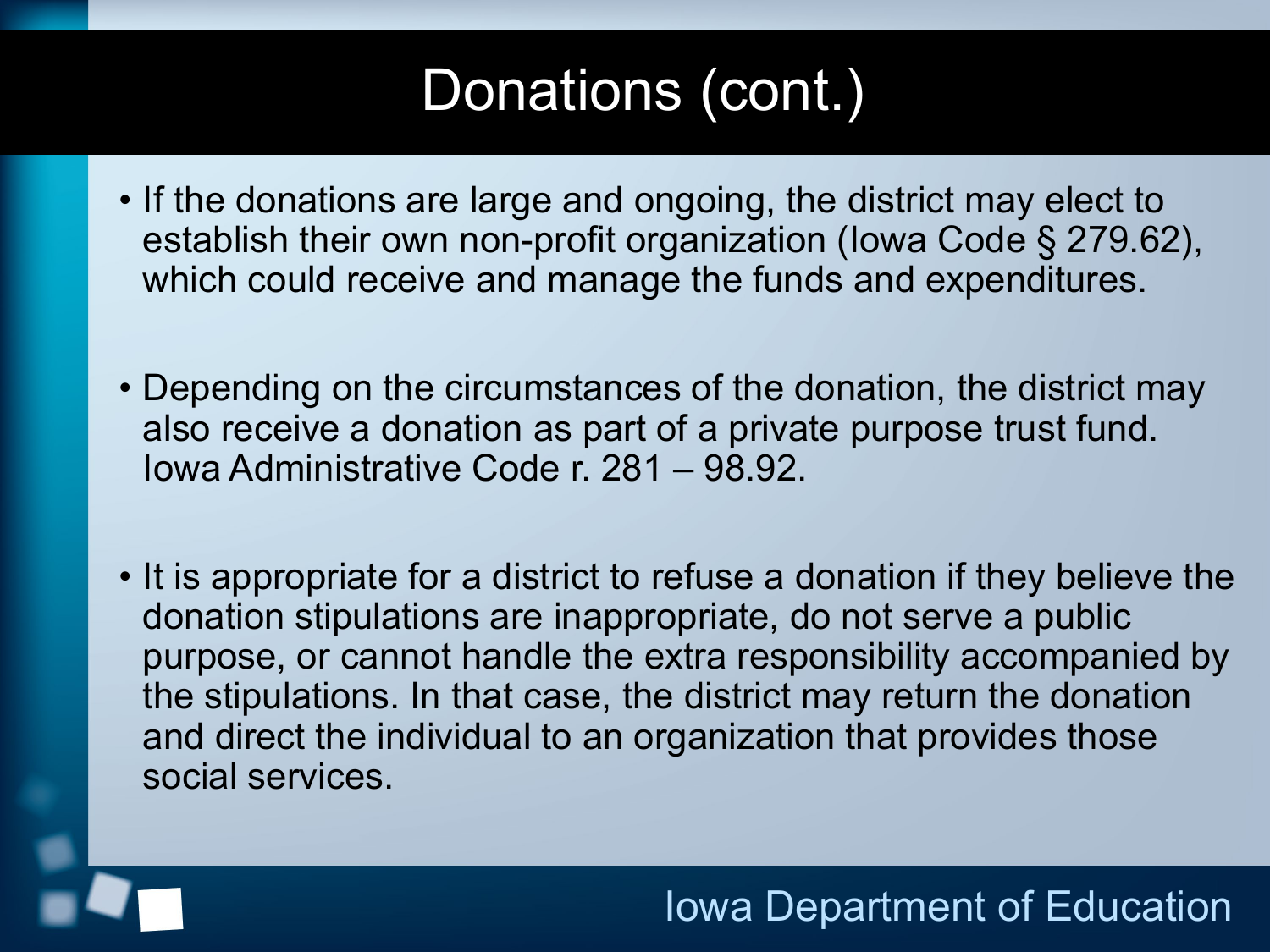# Donations (cont.)

- If the district's PTO/PTA, booster club, or other affiliated organization is organized as a separate entity, including its own tax id number, the district could direct the donation to one of those organizations for receipt and management. Determination of an "appropriate" expenditure of an entity separate from the district is determined by the entity.
- The board may exercise its authority under Iowa Code section 279.8 to establish a policy regarding donations to the district. The policy may address, for example, when a district should or should not accept donations, and, if accepted, the eligibility and process for determining awardees, storage, oversight, etc. The district may also wish to consult with its attorney or auditor when deciding how to receive and manage the funds.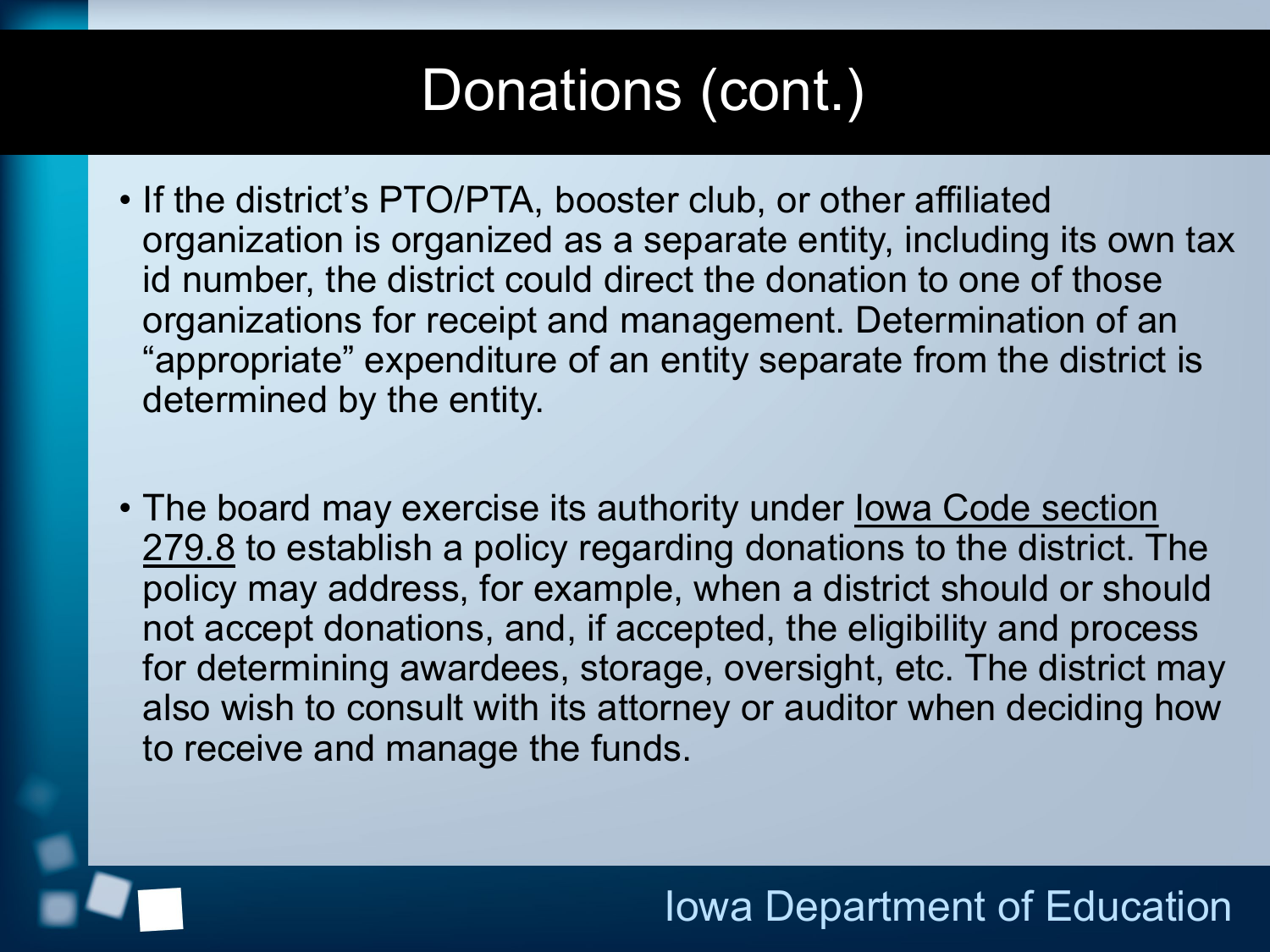## Board Policy: Coaching Apparel

• How many districts have a policy regarding the purchase of coaching apparel?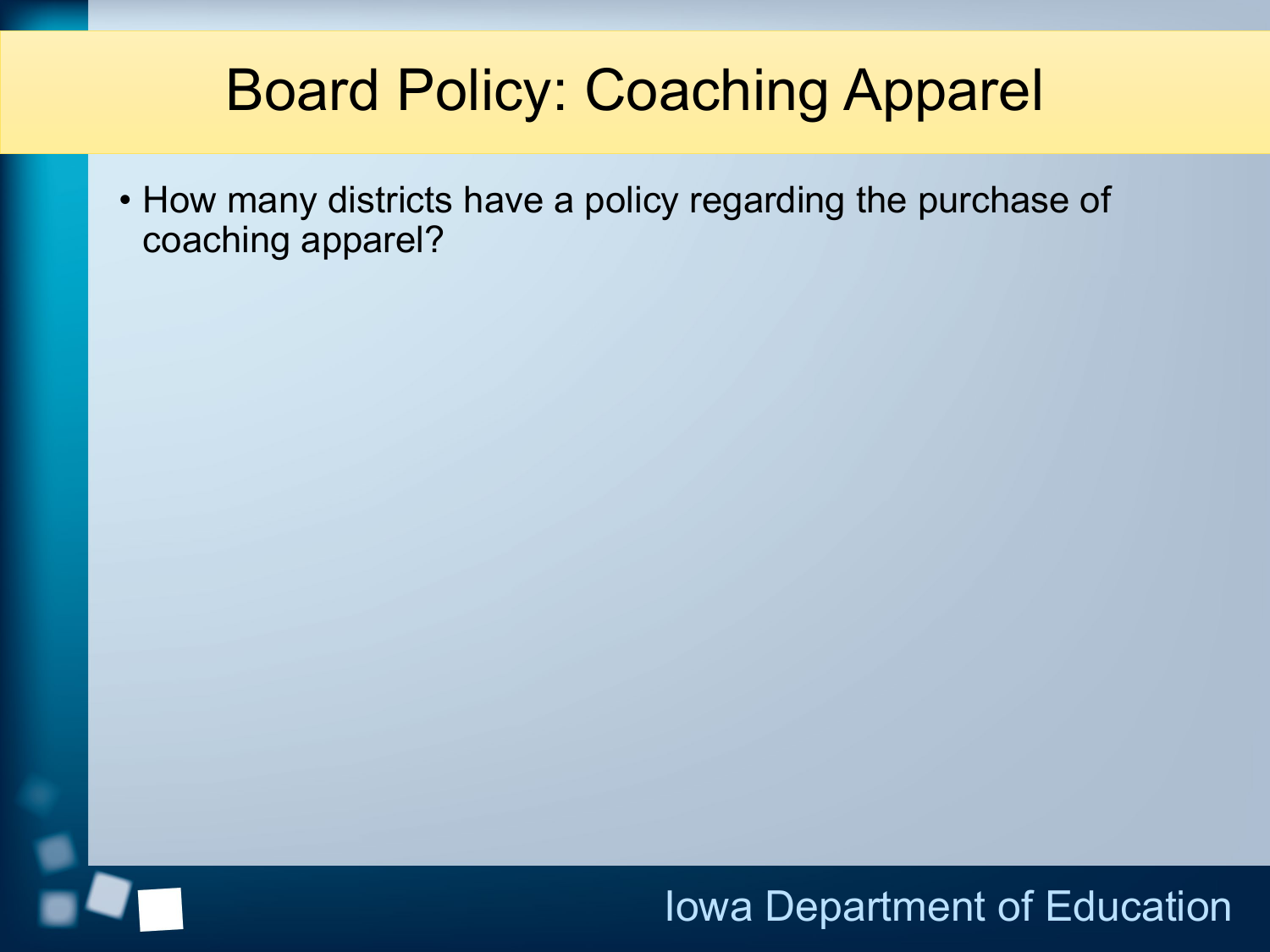# Apparel for Coaches

- **Question:** Can the district purchase shirts, jackets, or other clothing for district employees from the Student Activity Fund?
- **Answer:** While not specifically prohibited from the Student Activity Fund, clothing for staff is generally a cost of the General Fund. Iowa Administrative Code r. 281 – 98.70(2) allows for appropriate uses of the Student Activity Fund including ordinary and necessary expenses of operating school district-sponsored and districtsupervised student co-curricular and extracurricular activities.
- Regardless of the fund from which it is purchased, coaching apparel should be identified as
	- (1) a personal expense, purchased and retained by coach; or
	- (2) a district expense, purchased and retained by the district or part of the coach's compensation.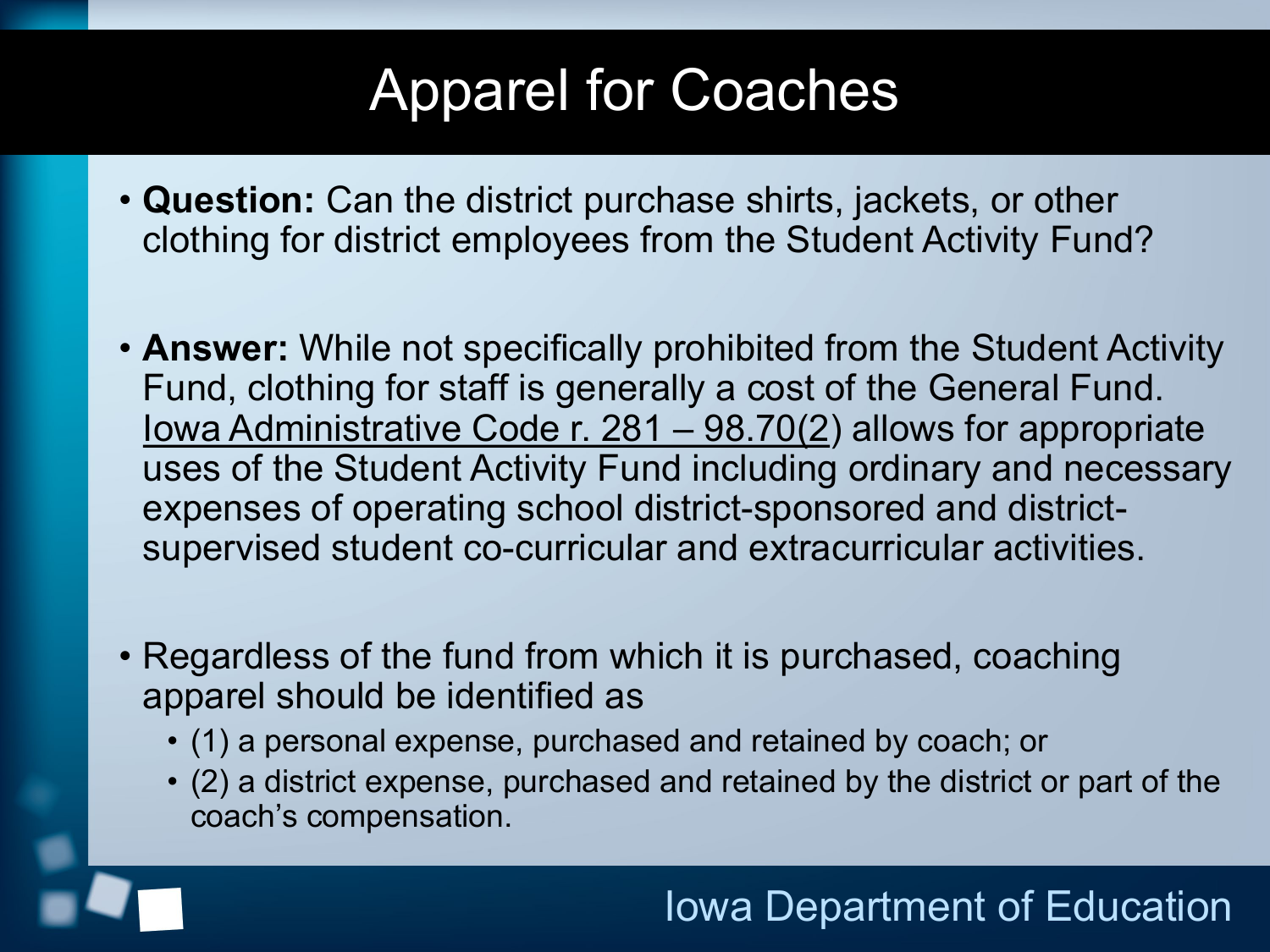# Paying for Officials

- **Question:** Is it appropriate for a district to pay sporting event referees/officials from the General Fund rather than the Student Activity Fund?
- **Answer:** Yes; either the Student Activity Fund or General Fund may be used to pay costs related to referees/officials.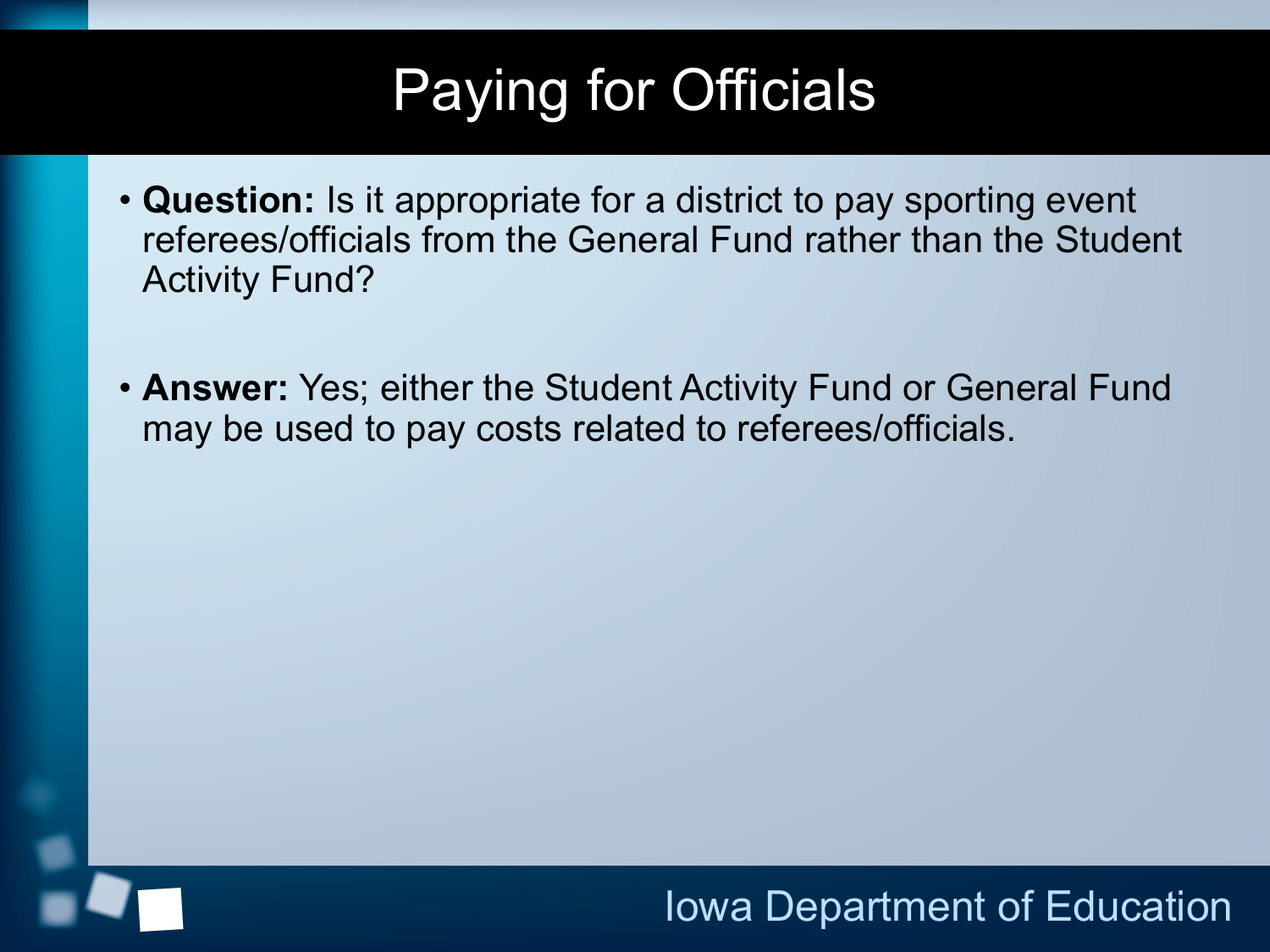# Paying for Staff: Pre-Paid Debit Cards

- **Question**: Can a district pay an official through a pre-paid debit card?
- **Answer:** It does not appear paying staff through a pre-paid debit card would meet the requirements of Iowa Code section 279.30 which requires payments to be made payable to entitled person or deposited directly into a financial institution, as defined in Iowa Code section 527.2. Each payment must be made payable only to the person performing the service or presenting the verified bill, and must state the purpose for which the payment is issued.